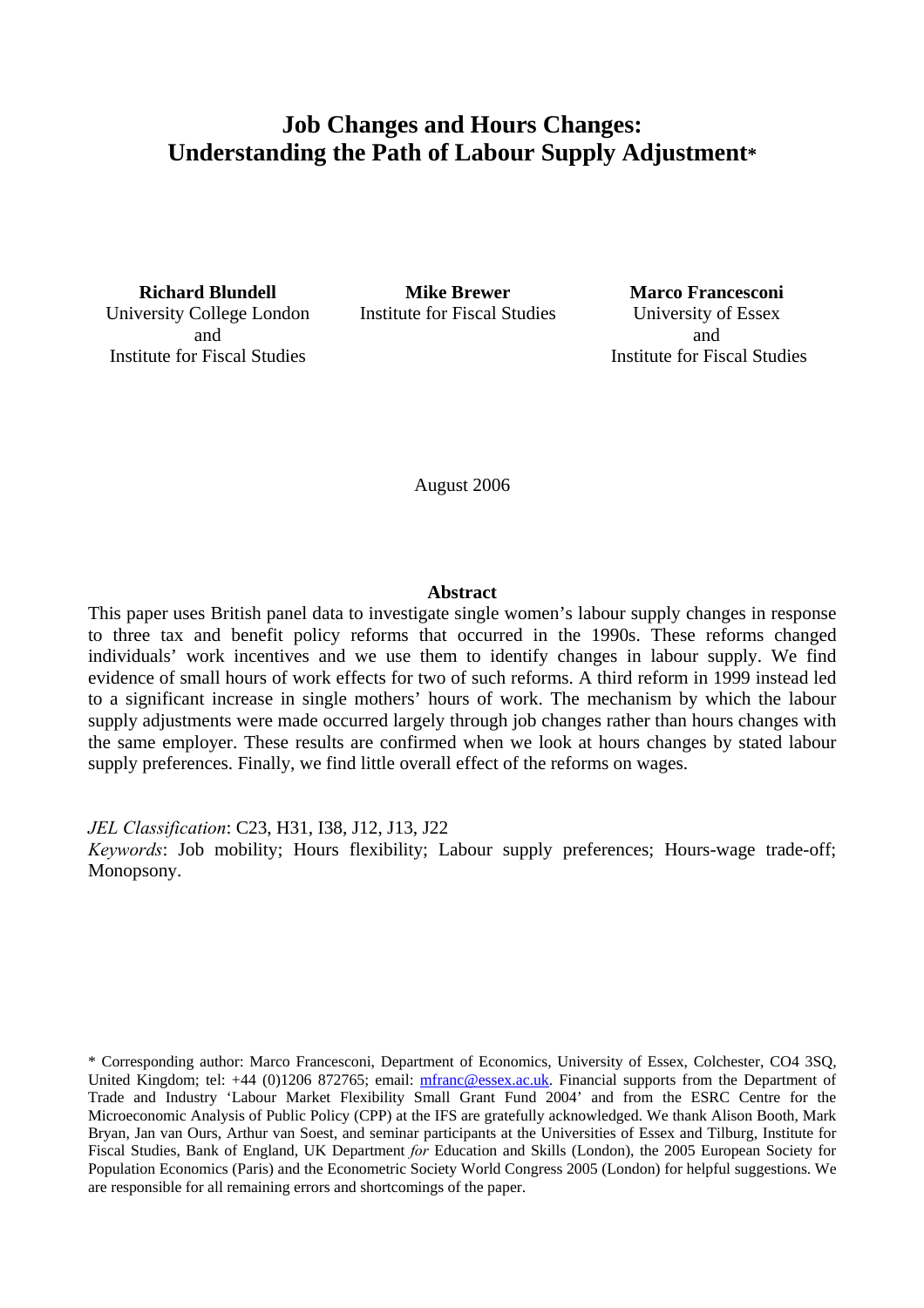## **I. Introduction**

The use of the canonical model of labour supply for policy analysis is pervasive. A central tenet of this model is that workers have flexible choices over hours of work, selecting their desired utilitymaximising level at any given wage. A number of studies have cast some doubt on this model by arguing that there is not free choice of hours within a job and limited choice across jobs, and providing evidence of job "packages" whereby wage and hours are tied together.<sup>[1](#page-1-0)</sup> Most of the contributions in this literature however identify hours constraints relying on observed individual characteristics (e.g., number and age of children, or job mobility) or stated labour supply preferences (Ham, 1982; Moffitt, 1984; Lundberg, 1985; Altonji and Paxson, 1988; Stewart and Swaffield, 1997; Euwals, 2001). This strategy is problematic because changes in labour supply preferences or other individual variables may not be exogenous to hours levels or changes.

Our strategy is to use a sequence of policy reforms that directly affected the labour supply incentives of specific groups of individuals while leaving the incentives faced by others unchanged. Our objective is to use these reforms to assess the degree of flexibility of hours changes within and across jobs. Specifically, we analyse the changes in hours worked by single women in response to (exogenous) tax and benefit policy changes that occurred in Britain in the 1990s. We use three different reforms to highlight likely actual movements along the labour supply curve, and combine these with information on stated preferences and job mobility to assess whether and how women adjust their labour supply in response to changes in the incentives to work a given number of hours.

Many of the tax and benefit reforms in the United Kingdom, Canada, and the United States has been directed at increasing the labour market attachment of the lower skilled workers, in particular those facing high fixed costs of work such as childcare (Blundell, 2002). A significant part of the rise in employment among single mothers in the US over the late 1980s and 1990s has been attributed to the expansion of the Earned Income Tax Credit (Eissa and Liebman, 1996; Meyer and Rosenbaum, 2001). Similarly, it has been argued that much of the rise in the participation of

<span id="page-1-0"></span><sup>&</sup>lt;sup>1</sup> See Blundell and MaCurdy (1999) for an overview.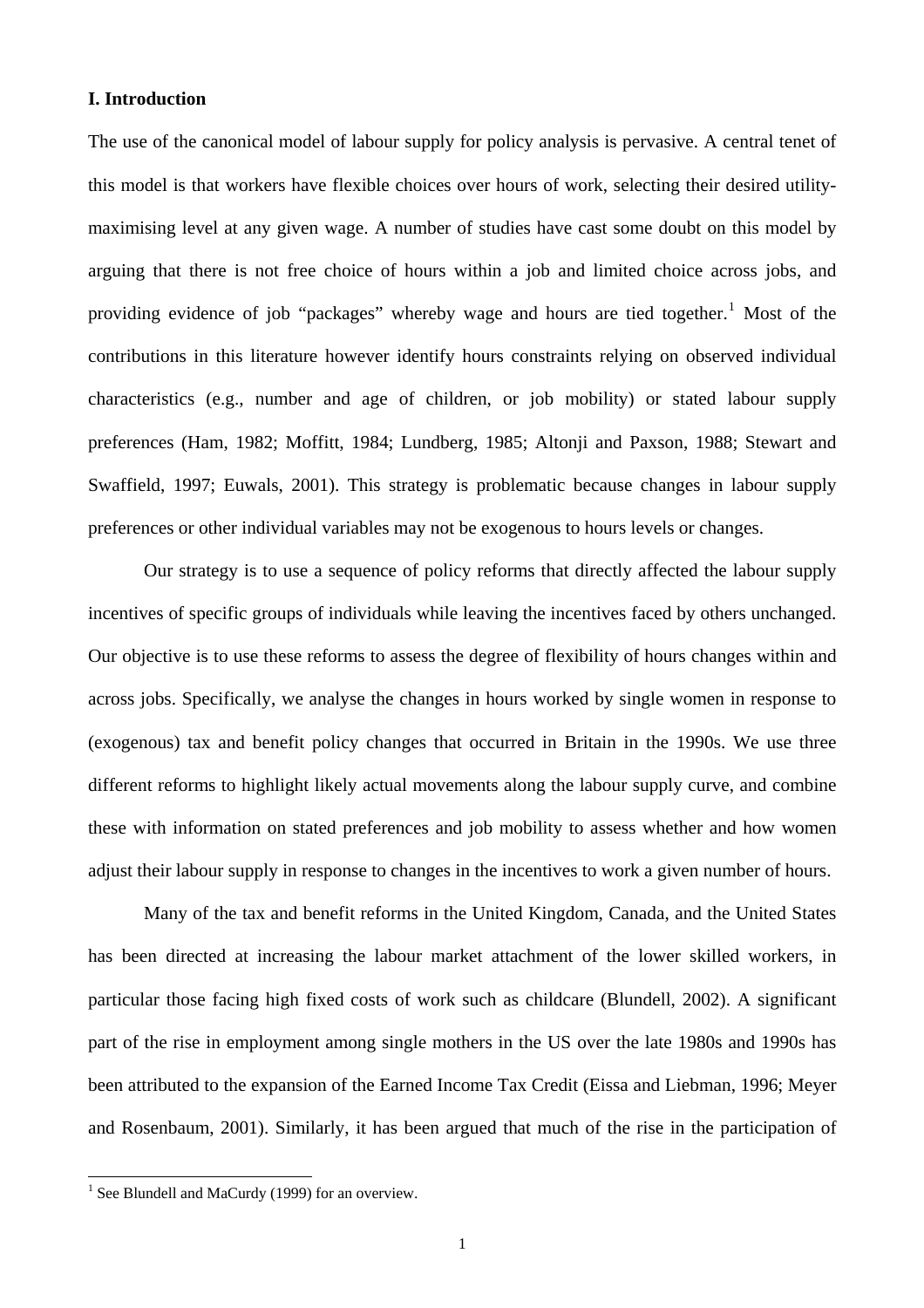single mothers in the UK has been due to increases in the generosity of the tax credit policies, namely Family Credit (FC) and Working Families' Tax Credit (WFTC).<sup>[2](#page-2-0)</sup> The self-sufficiency experiment in Canada provided further experimental evidence on the effectiveness of financial incentives on the working decisions of low income single parents (Card and Robins, 1998). An interesting feature of the UK reforms has been the changing incentive structure towards part-time and full-time work engendered by these reforms. Not only has employment responded to these reforms but so has the distribution of weekly hours of work (Blundell et al., 2000; Brewer, 2001). However, the mechanism for these adjustments in labour supply has not been studied. Are adjustments to hours made by moving jobs or do workers adjust their hours of work over time with the same employer? This mechanism of adjustment is the focus of this paper.

For such an analysis panel data are essential, as it is necessary to know the initial employment position and hours worked of each specific individual before and after adjustment takes place. Since 1991 a high-quality panel data survey, the British Household Panel Survey (BHPS), has been collected annually for Britain, and that is the data source we use in our analysis covering the period 1991-2002. The BHPS also has the attraction of recording individuals' *stated* preferences toward hours of work, so that actual movements can be examined alongside changes in stated preferences.

Even if hours were completely fixed *within* jobs but mobility *between* jobs is costless, we would still expect workers to be located on their labour supply curve, i.e., at their most preferred level of hours given the market wage. But if there are individual costs to moving between jobs or firms collectively require a given number of hours due to facing fixed costs or technology-related coordination requirements,  $3$  then workers will face immobility (at least in the short run) on the hours they can work. This has implications for the interpretation of data on actual and preferred hours of work, rates of mobility between jobs, and for estimating models of labour supply. Various

<sup>&</sup>lt;sup>2</sup> Blundell and Hoynes (2004) and Brewer et al. (forthcoming) present a comprehensive review of the evidence.

<span id="page-2-1"></span><span id="page-2-0"></span>Card (1990) argues that constraints are the result of nonconvexities in the relationship between output and individual hours due to start-up costs or other aspects of the technology used.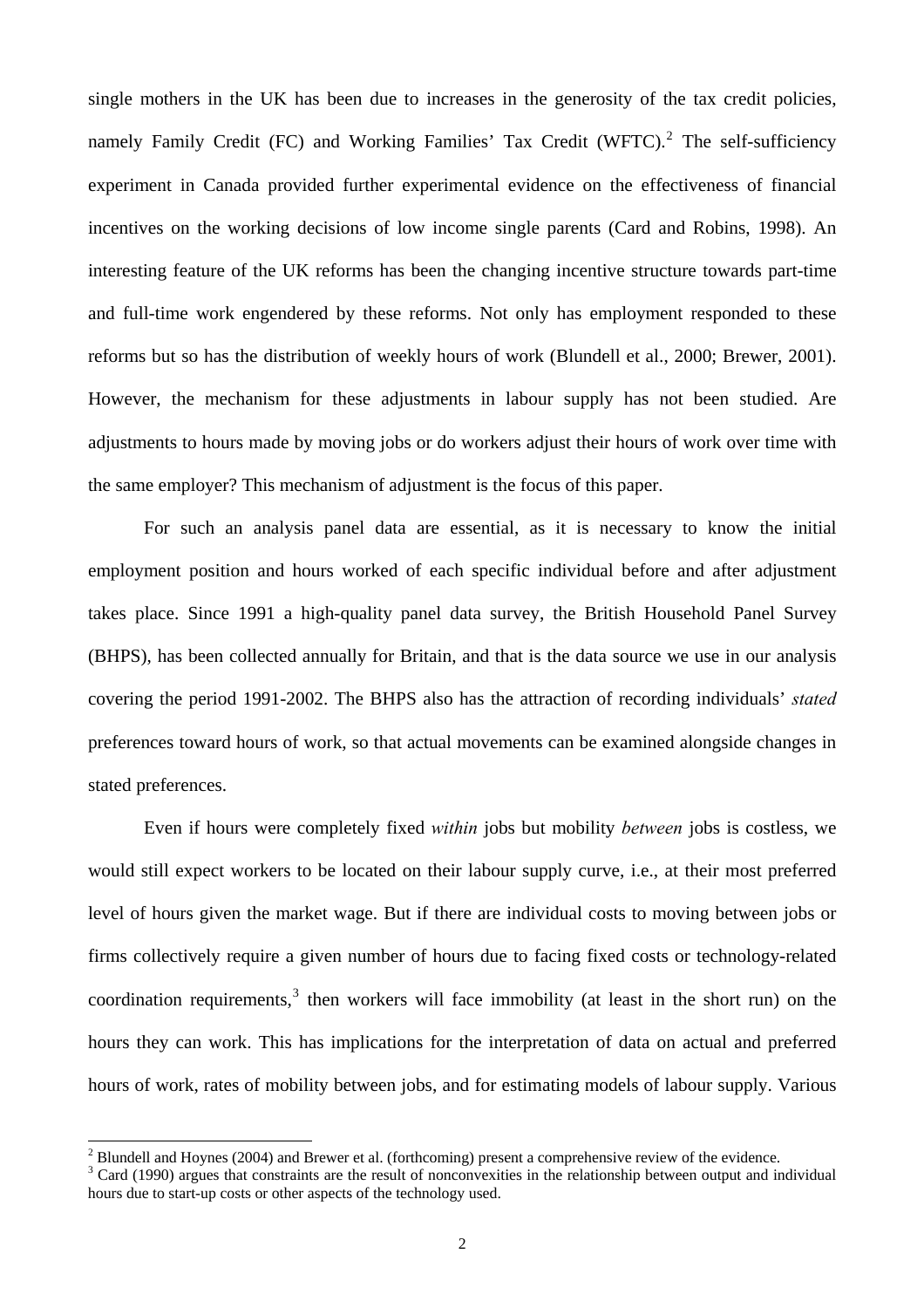strands of research have suggested models of hours choice where hours are fixed within jobs. One strand, which dates back to Barzel (1973) and Rosen (1976), grounds its analysis in models where jobs are packages of fixed hours-wage combinations (Ham, 1982; Moffitt, 1984; Lundberg, 1985; Biddle and Zarkin, 1989; Kahn and Lang, 1991; Altonji and Paxson, 1988, 1992; Dickens and Lundberg, 1993). Another more recent strand is developed within a monopsonistic environment, where employer preferences play a key role in determining hours of work in a given job (Manning, 2003).

In this study we are interested in examining if and how employed single mothers vary their hours in response to exogenous changes in the incentives to work a given level of hours. For this purpose, we use reforms to the tax and benefit system that changed the hours conditions for FC in 1992 and 1995 and the attractiveness of work through WFTC in 1999 to assess the 'canonical' model of complete hours flexibility. We also look at how changes in hourly wages both within and between jobs relate to the introduction of the reforms. Although this analysis can be biased by the usual endogeneity problems, it is likely to give us a more complete picture of the British labour market and an indication of the possible presence of imperfections.

Several studies have analysed the effect of the UK tax/benefit reforms, especially those of the WFTC programme, on employment, wages, and other outcomes (Bingley and Walker, 1997; Blundell et al., 2000; Blundell and Hoynes, 2004; Gregg and Harkness, 2003; Francesconi and Van der Klaauw, 2005; Brewer et al., forthcoming). None of these studies, however, focuses on changes in worked hours. Stewart and Swaffield (2004) instead examine the working hours of low-wage employees in the UK, but analyse the impact of the introduction of the minimum wage in April 1999 rather than the impact induced by reforms that potentially changed the incentive to work a given number of hours per week. Their results indicate that the minimum wage had a negative effect on hours worked by low-wage women, although they do not show how single women with and without children have been differentially affected. In addition, neither these studies nor the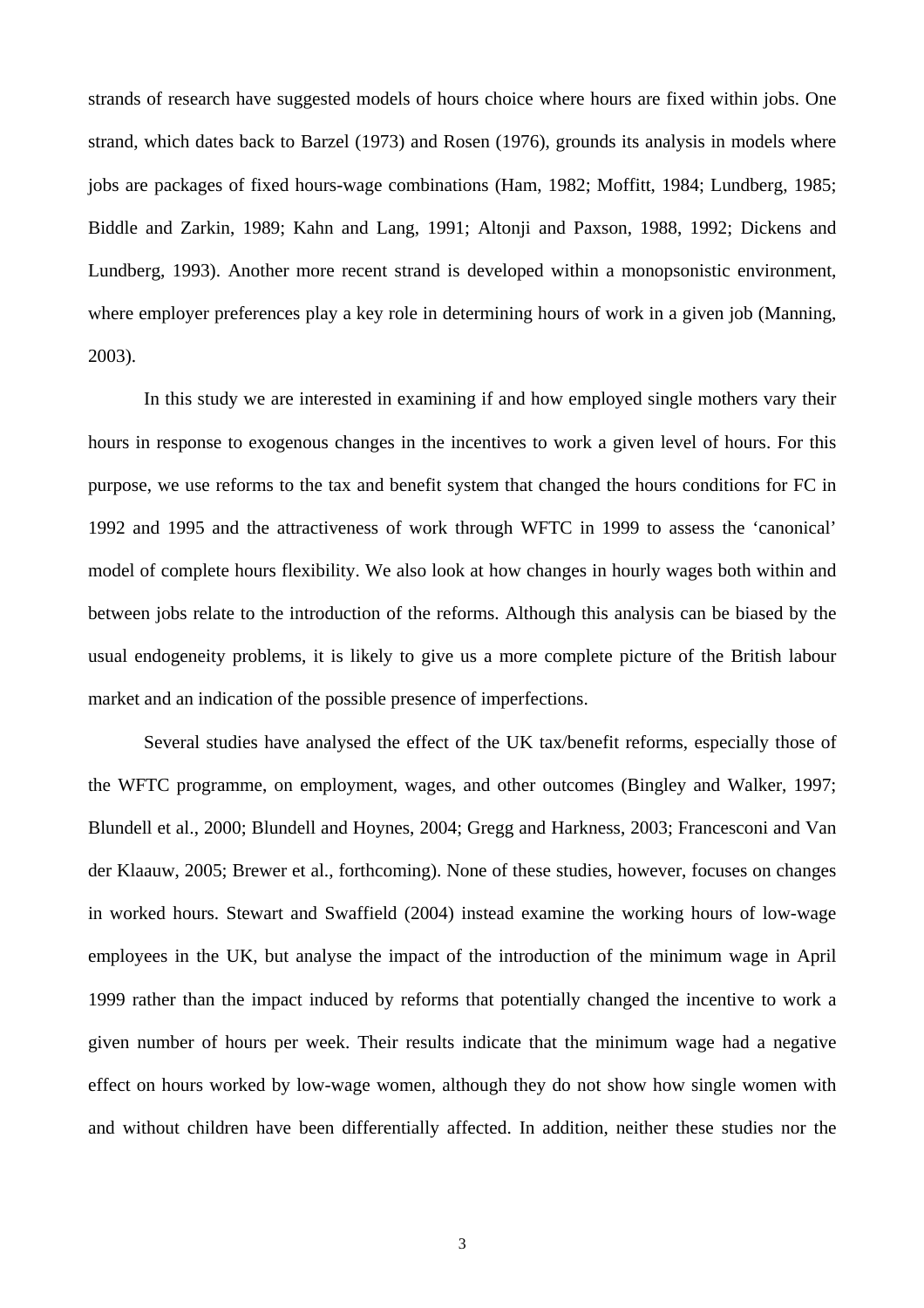earlier research on wage-hours packages analyse job changing behaviour as a mechanism to adjust hours of work or address the broader issue of labour supply adjustment.<sup>[4](#page-4-0)</sup>

We find that the introduction of the WFTC reform in 1999 led to a substantial increase in single mothers' hours of work. The primary mechanism for this adjustment was through job changes rather than labour supply adjustments within a job. There is a good deal of heterogeneity in the effects of the WFTC reform, with evidence of even less adjustment within jobs emerging among single mothers whose youngest child was aged 0-4, and who worked in larger firms, service industries, and the public sector. The presence of hours inflexibility within jobs is confirmed when we look at hours changes by stated labour supply preferences. Women who stated that they were unconstrained in their job showed the largest upward adjustments after the WFTC reform and overemployed women showed the largest downward adjustments after the 1992 FC reform (which reduced the minimum work requirement to receive FC from 24 to 16 hours a week) only if they changed job. Finally, we find relatively little effect on wages. However, there is some weak evidence that certain groups of women (especially single mothers who lived in London and the South East) operated under monopsonistic conditions, whereby changing job led to significantly lower wages after the introduction of WFTC.

Our research is likely to be relevant for many aspects of labour market policy, especially for the design of tax credit and benefit policies which specify a minimum number of hours of work per week as a precondition for entitlement to a given payment (e.g., the Working Tax Credit, and the current pilot for the Employment Retention and Advancement Scheme in the UK). From the result that hours are not flexible within jobs, we can infer that changes to the tax/benefit incentives to work a given number of minimum hours are likely to affect rates of job-to-job transitions for the affected groups of workers.

<span id="page-4-0"></span><sup>&</sup>lt;sup>4</sup> There has been relatively little analysis of hours constraints in Britain. Two studies that have investigated the extent of constrains on desired hours are Steward and Swaffield (1997) and Bryan (2000). Using data from the British Household Panel Survey, they both find that a substantial proportion of male workers (Steward-Swaffield) and male and female workers (Bryan) are not putting in the hours they would like, with most of the dissatisfied workers wishing to work fewer hours per week. Both studies, however, abstract from the way in which job changes are related to hours changes, and, more broadly, from the issue of the path of labour supply adjustment.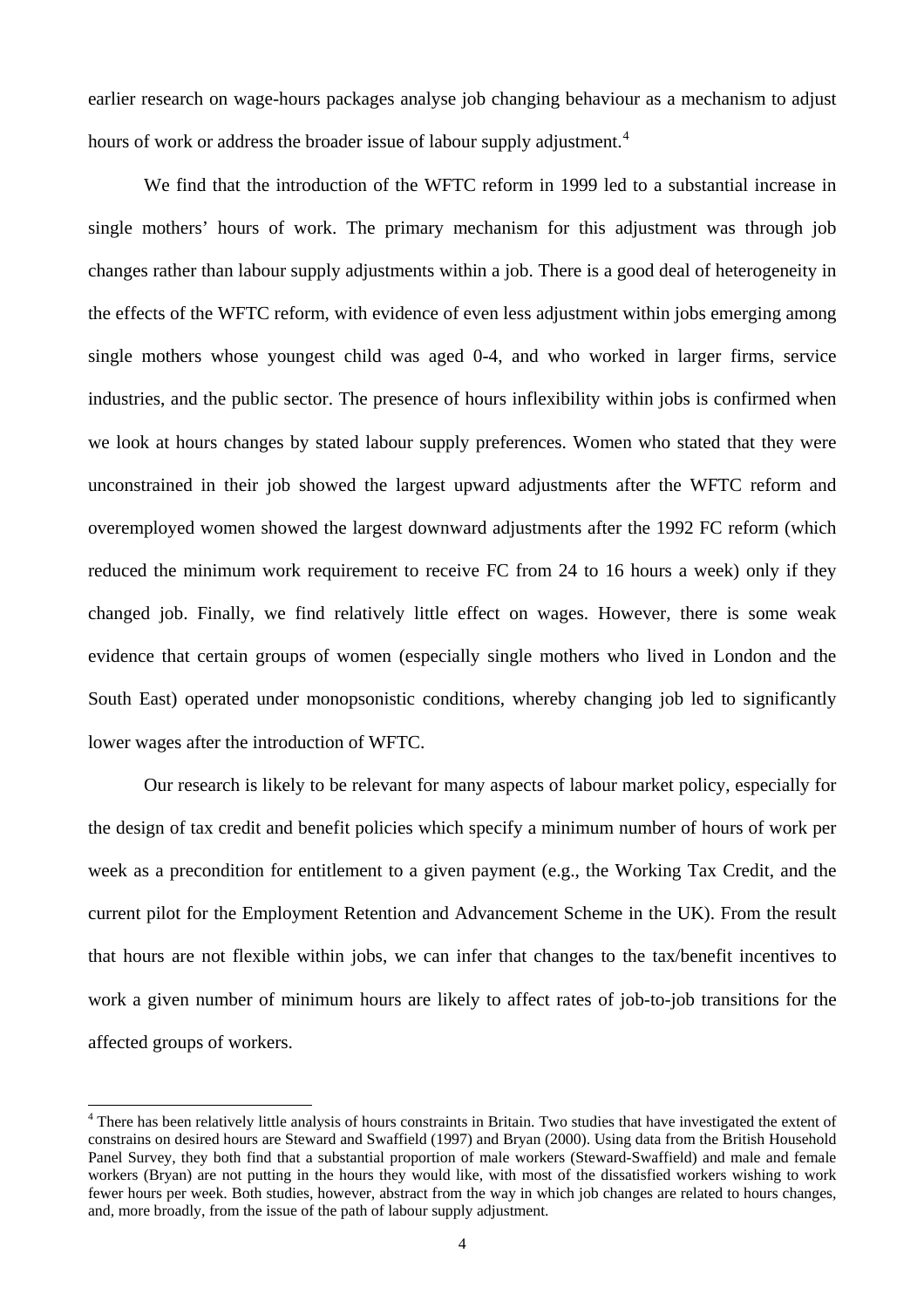The next section briefly explains the rules and structure of the FC/WFTC programs, and discusses our estimation approach and identification strategy. Section III introduces the data, and describes the variables used in the analysis. Section IV presents the empirical results, and Section V summarizes our main results.

## **II. 'In Work' Benefit Reforms in the United Kingdom**

## *A. Institutional Background*

Programmes to support low-income working families with children (hereafter called "in-work benefits", even though the more recent programmes are officially designated tax credits) have a long history in the United Kingdom. A peculiar feature of the UK's in-work benefits is that awards depend not just on the earned and unearned income and family characteristics, but also directly on (weekly) hours of work: since their inception, in-work benefits have only been available to families with children who usually work some minimum number of hours a week.<sup>[5](#page-5-0)</sup>

Two in-work benefits were in operation during our sample period: Family Credit (FC), which existed from April 1988 until September 1999, and the Working Families' Tax Credit (WFTC), which existed from October 1999 until March  $2003$ .<sup>[6](#page-5-1)</sup> In April 1992, the minimum work requirement in FC fell from 24 to 16 hours a week. This occurred between the first two waves of the BHPS. The impact of this reform on single parents' labour supply is ambiguous: those working more than 16 hours had an incentive to cut hours to (no less than) 16, while those previously working fewer than 16 hours had an incentive to increase their labour supply to (at least) the new cut-off. In 1995, there was another reform to Family Credit, in the form of an additional (small) credit for those adults working full time (i.e., 30 or more hours a week). This reform affected the labour supply decisions of lone parents in obvious ways: there was an increased incentive for those

<span id="page-5-0"></span><sup>&</sup>lt;sup>5</sup> Hours rules are an important feature of the UK's welfare system more generally. Receipt of the basic safety-net welfare benefit (Income Support or income-related Jobseekers' Allowance) is conditional on both working less than a certain number of hours and having a sufficiently low income. For parents, the hours rules for welfare benefits and inwork benefits are aligned so that families can never be entitled to both.

<span id="page-5-1"></span><sup>&</sup>lt;sup>6</sup> Since 1998, the transfer system affecting lone parents has undergone nearly continuous reform. However, the most important change, in terms of both government expenditure and potential labour supply effects, was the introduction of WFTC. We do not want to claim however that there has been a stable post-reform period since October 1999.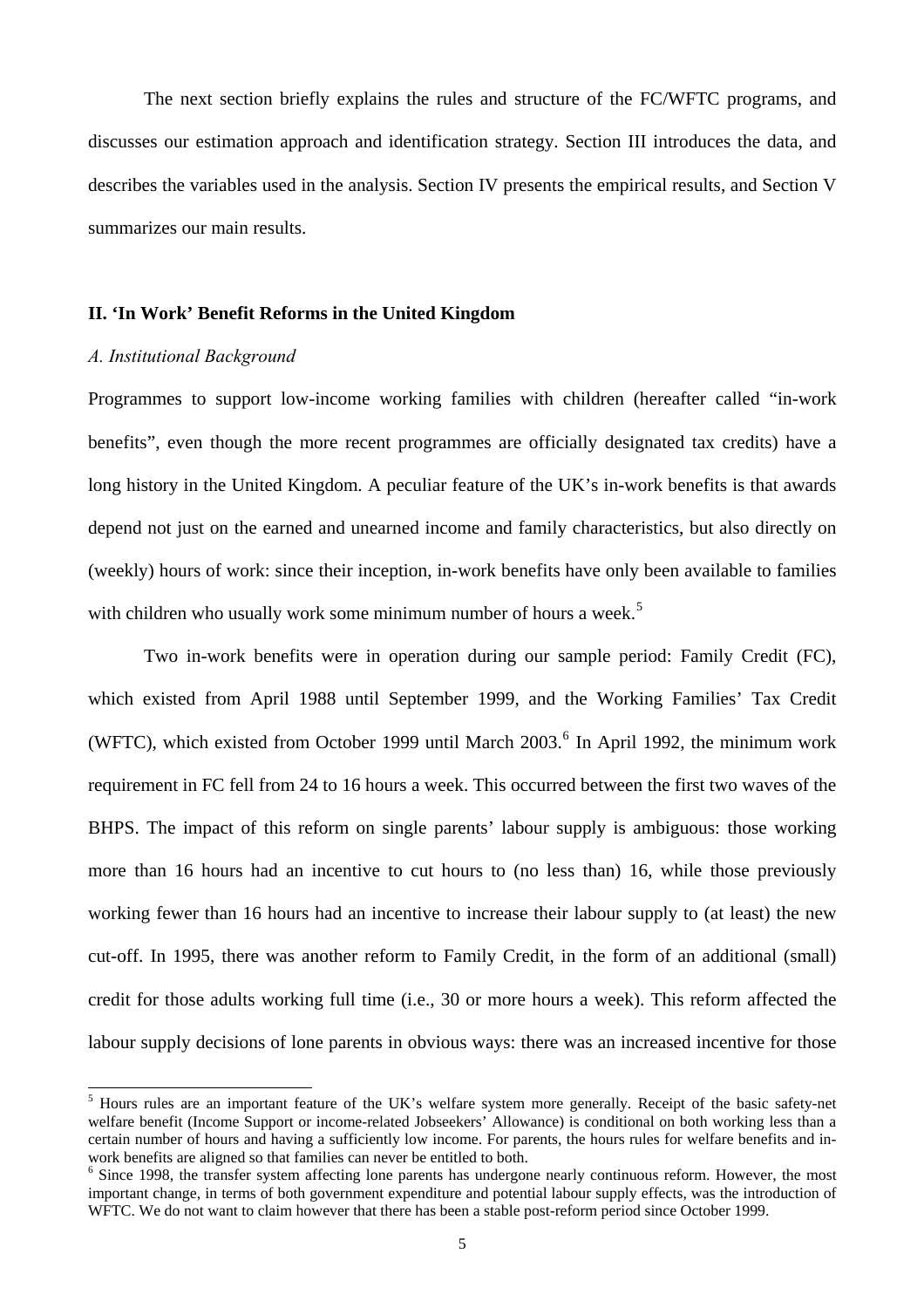working less than 30 hours to increase their hours to 30, but an income effect meant that those already working at least 30 hours had an incentive to cut their hours worked to no less than 30.

The 1999 WFTC reform has a more complicated impact on labour supply. WFTC was more generous than FC in three ways: it had higher credits, particularly those for young children, families could earn more before the benefit began to be withdrawn, and it had a lower withdrawal/taper rate. Overall, the reform increased the attractiveness of working 16 or more hours a week compared to working fewer hours. But the last of the three aspects of the reform meant that the biggest income gains were experienced by families just at the end of the FC taper (i.e., families whose earnings had reduced their entitlement to FC just to zero), who tended to be working full time (Blundell et al., 2000). The expected impact of the WFTC reform on lone parents' labour supply, conditional on working 16 or more hours, is as follows: (i) people receiving the maximum FC award will face an income effect away from work, but not below 16 hours a week; (ii) people working more than 16 hours and not on maximum FC will face an income effect away from work (but not below 16 hours a week), and a substitution effect towards work; (iii) people working more than 16 hours and earning too much to be entitled to FC but not WFTC ("windfall beneficiaries") will face income and substitution effects away from work if they claim WFTC (see Blundell and Hoynes, 2004; Brewer et al., forthcoming).[7](#page-6-0)

The occurrence of such reforms (i.e., the 1992 fall in hours requirement for FC, the 1995 additional credit for working full time, and the introduction of the WFTC programme in 1999) means that we can divide our sample into three periods: (a) Autumn 1991 to (March) 1995, with the post-reform period (which in our analysis we label FC, i.e., under the in-work benefit regime of FC) covering the years 1992-94; (b) April 1995 to September 1999, with the post-reform period (labelled FC+) being defined over the years 1995-97; and (c) October 1999 to the end of the

<span id="page-6-0"></span><sup>&</sup>lt;sup>7</sup> It is worthwhile noticing that, for all three reforms, work incentives were likely to be dampened for single mothers living in areas with high childcare costs or high house rents (e.g., London and the South East of England). The availability of a more generous childcare tax credit component under WFTC might reduce this problem (Francesconi and Van der Klaauw, 2004), although high and increasing rents had to be weighed within the trade-off between additional tax credit gains and lower Housing Benefit entitlements (Gregg and Harkness, 2003). In Section IV.B we will present and discuss estimation results obtained after stratifying the sample by child's age, housing tenure, and region of residence.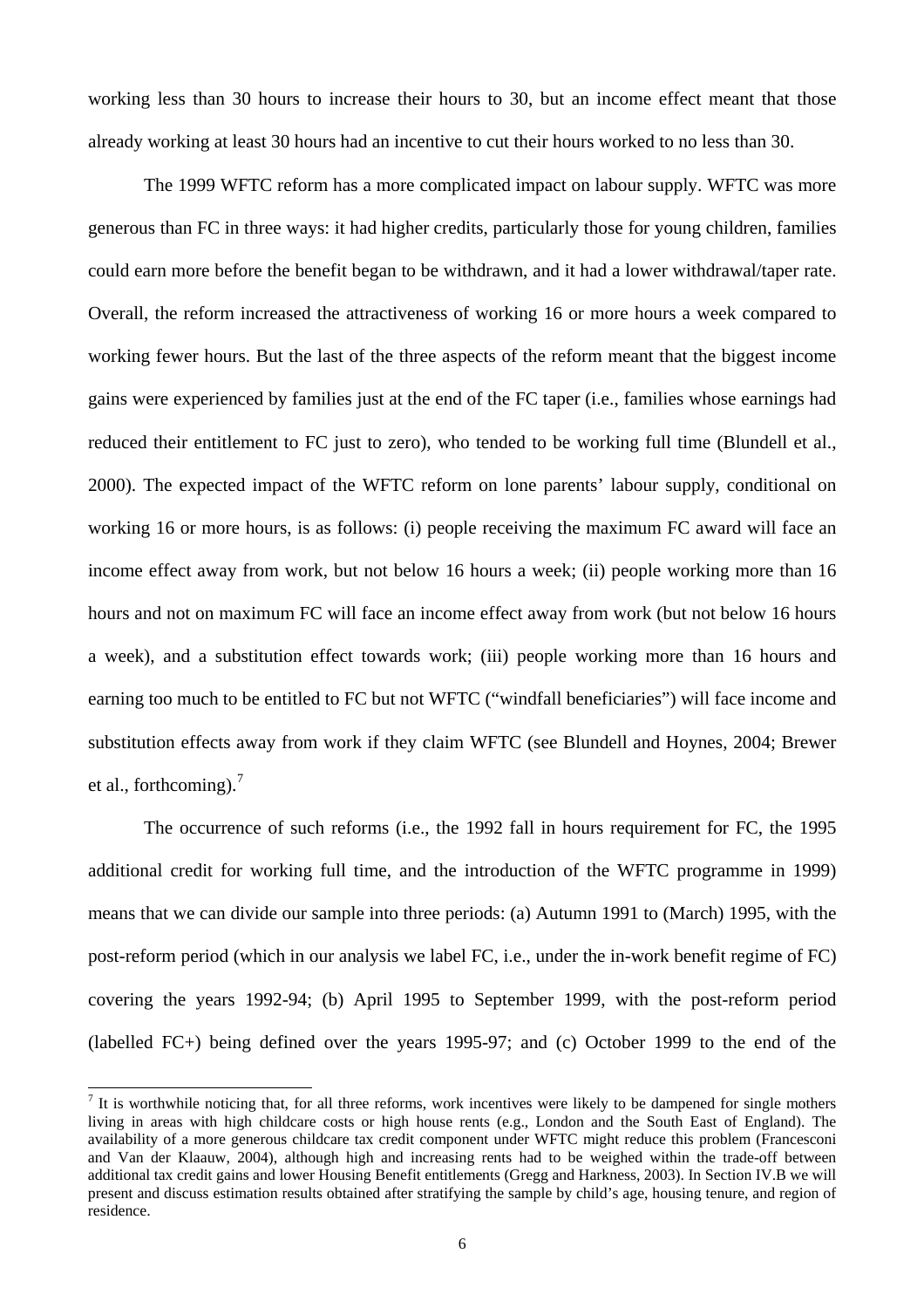sample, with the post-reform period (labelled WFTC) being between 1999 and 2002.<sup>[8](#page-7-0)</sup> In our empirical analysis we take advantage of each of these separate reforms, as they have potentially (and differently) affected single mothers' hours of work. However, although we use this three-group categorization, most of our analysis will only isolate the 1992 and 1999 reforms (as the additional credit under FC+ was small), and focus on the few years immediately following the introduction of each policy change.

# *B. Analytical Framework*

 $\overline{a}$ 

To assess whether female labour supply adjustments operate through job changes in response to exogenous changes in the incentives to work a given number of hours, we estimate four different specifications of a simple model of hours changes. We perform this assessment using a differencein-difference method (Ashenfelter, 1978; Heckman and Robb, 1985): that is, we identify the FC and WFTC effects on single mothers' behaviour through the differential tax and benefit treatment that they receive as compared to a control group, which is given by single women without children. The main identification condition underlying this approach is that, other than the introduction of the changes in in-work benefits, there are no contemporaneous shocks that affect the *relative* outcomes of the treatment and control groups.<sup>[9](#page-7-1)</sup> Therefore, identification relies on current shocks to the labour supply preferences of single parents being independent of the reforms conditional on the observed covariates and time effects.<sup>[10](#page-7-2)</sup>

Let  $\Delta h_{it}$  denote the change in total (usual and overtime) weekly hours of work between year *t*-1 and year *t*; let  $d_{u-1}$  be a dummy variable that is equal to 1 if woman *i* is a lone mother at time *t*-

<span id="page-7-0"></span> $8 \text{ In Section IV.A}$  we shall return to the definition of the post-reform periods. Brewer (2001) has a detailed time-line of reforms to in-work benefits between 1971 and 2000. This does not reflect the reforms in April 2003 which lie outside our sample, and which are described in Brewer (2003).

<span id="page-7-1"></span><sup>&</sup>lt;sup>9</sup> In fact, there were other shocks that might have influenced single mothers' and childless women's labour supply differently. For example, there was an increase in basic child benefits under Income Support (the main welfare benefit, similar to AFDC or TANF in the United States) between 1998 and 1999, which may be problematic in this respect. In terms of labour supply, however, this increase implies a negative income effect that could lead to a downward bias in our effect estimates. Our estimates may then represent a lower bound of the true effect.<br><sup>10</sup> In general, conditioning can be accomplished nonparametrically by combining matching and difference-in-

<span id="page-7-2"></span>differences. We find that this makes very little difference to our estimates which condition linearly on covariates.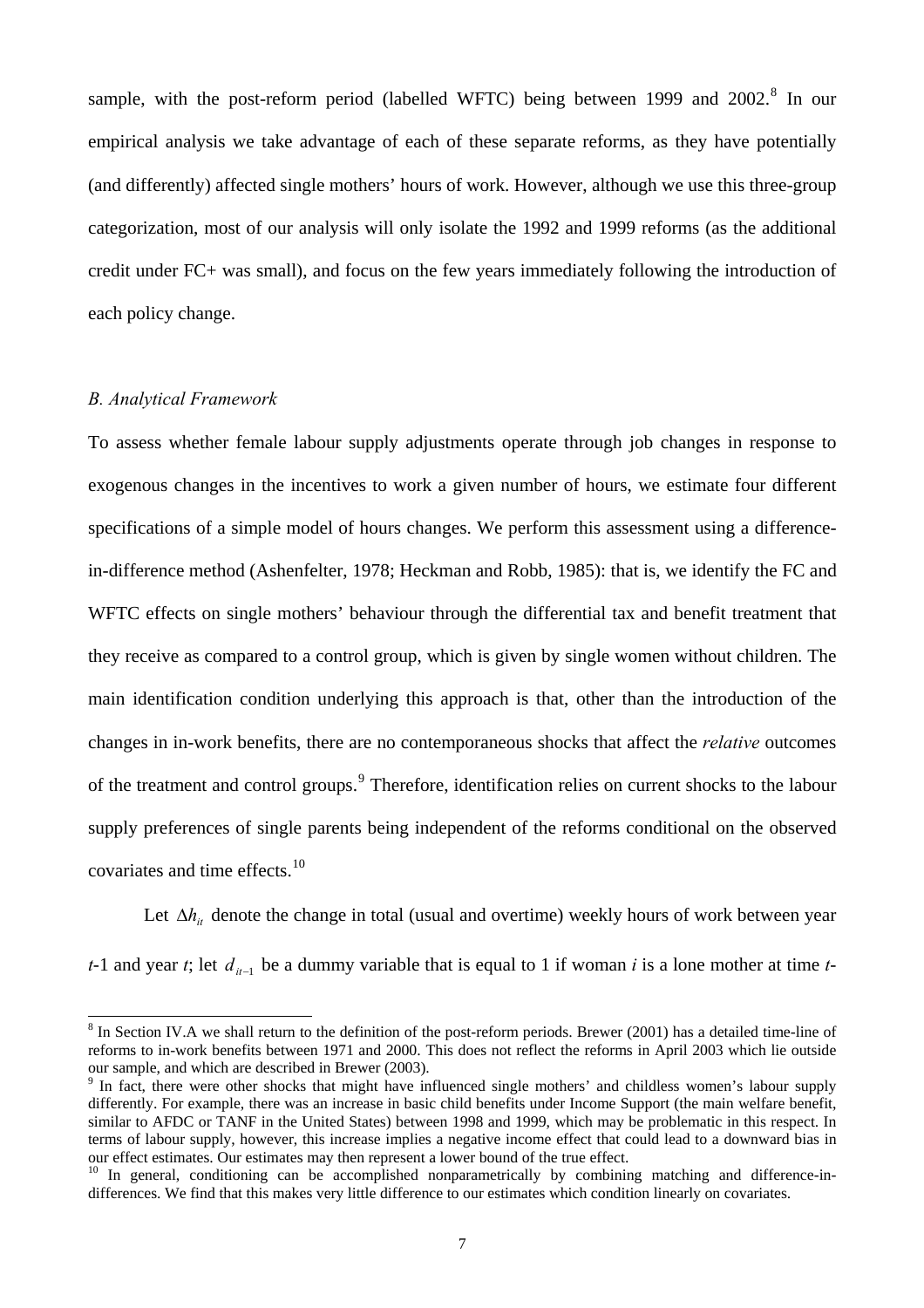1, and 0 otherwise; and let  $Q_i$  be equal to 1 if woman *i* changes a job between year *t*-1 and *t*, and

zero otherwise. The four specifications are as follows:

$$
\Delta h_{it} = \alpha_0 + \alpha_1 d_{it-1} + \alpha_2 Q_{it} + \beta_{FC} d_{it-1} Q_{it} I(1992 \le t \le 1994) + \beta_{WFTC} d_{it-1} Q_{it} I(1999 \le t \le 2002) + \mathbf{X}_{it}' \gamma + \varepsilon_{it}
$$
\n(1)

$$
\Delta h_{it} = \alpha_0 + \alpha_1 d_{it-1} + \alpha_2 Q_{it} + (\alpha_{31} + \alpha_{32} d_{it-1}) \delta(t) + \beta_{FC} d_{it-1} Q_{it} I(1992 \le t \le 1994) + \beta_{WFTC} d_{it-1} Q_{it} I(1999 \le t \le 2002) + \mathbf{X}_{it}' \gamma + \varepsilon_{it}
$$
\n(2)

$$
\Delta h_{it} = \alpha_0 + \alpha_1 d_{it-1} + \alpha_2 Q_{it} + (\alpha_3 + b_{FC} d_{it-1}) \mathbf{I}(1992 \le t \le 1994) + (\alpha_4 + b_{WFTC} d_{it-1}) \mathbf{I}(1999 \le t \le 2002) + \beta_{FC} d_{it-1} Q_{it} \mathbf{I}(1992 \le t \le 1994) + \beta_{WFTC} d_{it-1} Q_{it} \mathbf{I}(1999 \le t \le 2002) + \mathbf{X}_{it}' \gamma + \varepsilon_{it}
$$
(3)

$$
\Delta h_{it} = \alpha_0 + \alpha_1 d_{it-1} + \alpha_2 Q_{it} + \alpha_{21} Q_{it} I(1992 \le t \le 1994) + \alpha_{22} Q_{it} I(1999 \le t \le 2002)
$$
  
+  $(\alpha_3 + b_{FC} d_{it-1}) I(1992 \le t \le 1994) + (\alpha_4 + b_{WFTC} d_{it-1}) I(1999 \le t \le 2002)$   
+  $\beta_{FC} d_{it-1} Q_{it} I(1992 \le t \le 1994) + \beta_{WFTC} d_{it-1} Q_{it} I(1999 \le t \le 2002) + \mathbf{X}_{it}' \gamma + \varepsilon_{it}$ , (4)

where I(*w*) is a function indicating that the event *w* occurs;  $\delta(t)$  in equation (2) is a linear time trend;  $\mathbf{X}_{it}$  is a vector of individual characteristics measured either at *t*-1 or between *t*-1 and *t*; and  $\varepsilon_{it}$  is an i.i.d. error term. The variables in **X**, described in detail in the next section, are a cubic polynomial in total work experience, dummy variables for race, educational qualification, firm size, public sector, region of residence, and industry, the number and changes in the number of children by age group, and changes in health status, housing tenure, union coverage, and local unemployment rate.<sup>11</sup> The treatment effects for movers are captured by  $\beta_{FC}$  and  $\beta_{WFTC}$ , while  $b_{FC}$ and  $b_{\text{WFTC}}$  respectively capture the FC and WFTC treatment effects for workers who did not change job (stayers).

The key differences across equations (1)-(4) involve the specification of time trends. In equation (1), time trends are not modelled, except those operating through  $\beta_{FC}$  and  $\beta_{WFTC}$ . Equation (2) instead allows for group-specific linear time trends (captured by  $\alpha_{31}$  and  $\alpha_{32}$ ), while in equation (3), we have a more flexible specification with group-specific discrete jumps for stayers after both the 1992 and 1999 reforms ( $b_{FC}$  and  $b_{WFTC}$ ). Finally, equation (4) introduces even greater

<sup>&</sup>lt;sup>11</sup> The (levels of) time-varying variables are all measured at  $t-1$ .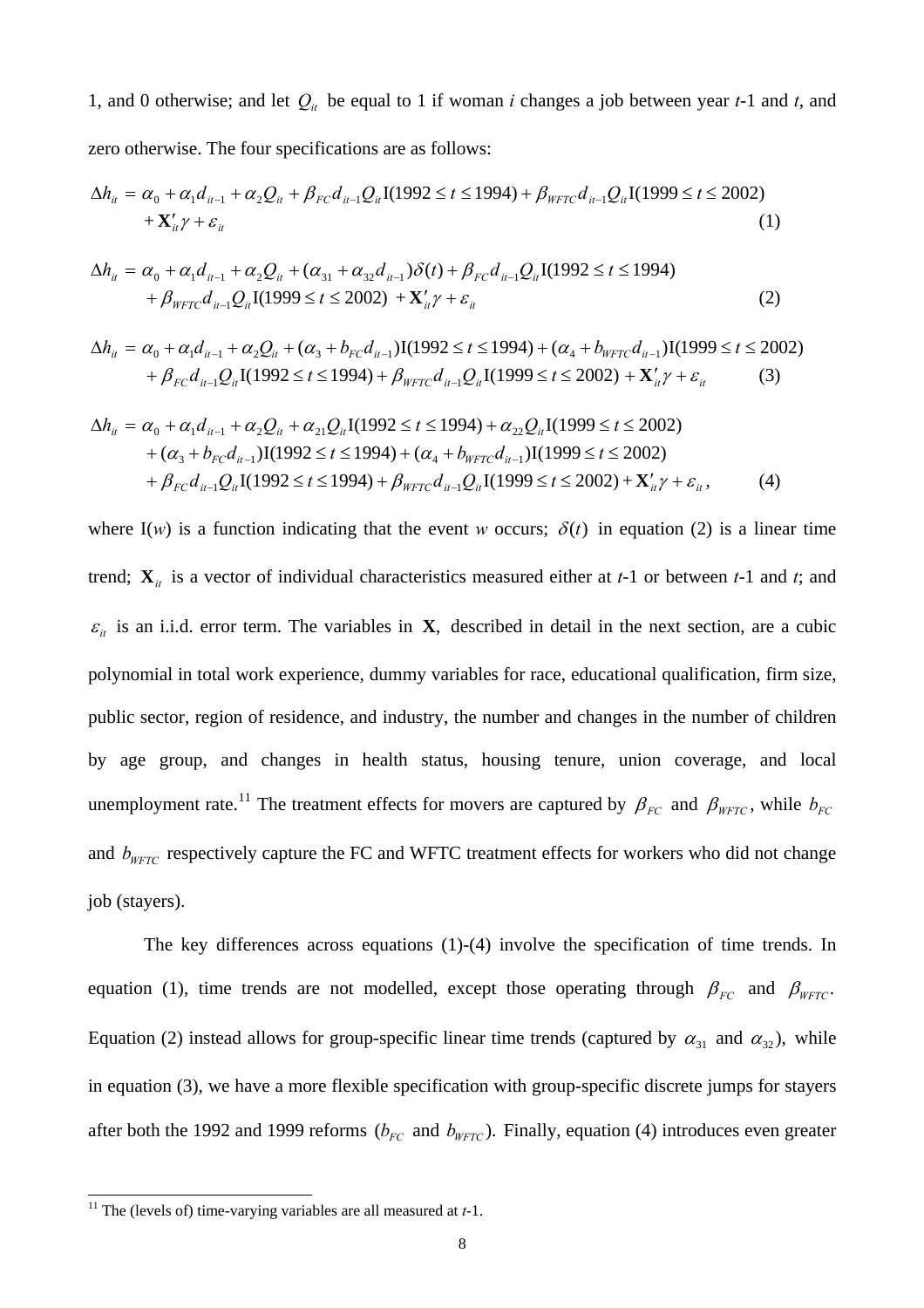flexibility by allowing different trends in job changing behaviour after each reforms (through  $\alpha_{21}$ ) and  $\alpha_{22}$ ). If  $\hat{b}_j = \hat{\beta}_j$  (with  $j = FC, WFTC$ ), we cannot reject the hypothesis of within-job flexibility in hours choice, while if  $\hat{b}_j$  is statistically smaller than  $\hat{\beta}_j$  there is evidence of hours constraints within jobs.

Estimation of (1)-(4) is performed using ordinary least squares (OLS). However, because our regressions are in changes,  $12$  all individual time-invariant permanent unobservables that enter additively in the determination of hours levels are eliminated from the estimation. In computing the standard errors we take advantage of the fact that we have multiple observations over time, and thus we allow for arbitrary serial correlation.

## **III. Data**

 $\overline{a}$ 

The data we use come from the first twelve waves of the British Household Panel Survey (BHPS) collected over the period 1991-2002. Since Autumn 1991, the BHPS has annually interviewed a representative sample of about 5,500 households covering more than 10,000 individuals. All adults and children in the first wave are designated as original sample members. On-going representativeness of the non-immigrant population has been maintained by using a 'following rule' typical of household panel surveys: at the second and subsequent waves, all original sample members are followed (even if they moved house or if their households split up), and there are interviews, at approximately one-year intervals, with all adult members of all households containing either an original sample member, or an individual born to an original sample member whether or not they were members of the original sample. The sample therefore remains broadly representative of the population of Britain as it changes over time.<sup>[13](#page-9-1)</sup>

<span id="page-9-0"></span> $12$  Women with zero hours at the time of interview are excluded from our analysis. For further discussion on this point, see Section III.

<span id="page-9-1"></span> $13$  Of the individuals interviewed in 1991, 88 percent were re-interviewed in wave 2 (1992). The wave-on-wave response rates from the third wave onwards have been consistently above 95 percent. Detailed information on the BHPS can be obtained at  $\langle$ http://www.iser.essex.ac.uk/ulsc/bhps/doc/ $\rangle$ . The households from the European Community Household Panel subsample (followed since the seventh wave in 1997), those from the Scotland and Wales booster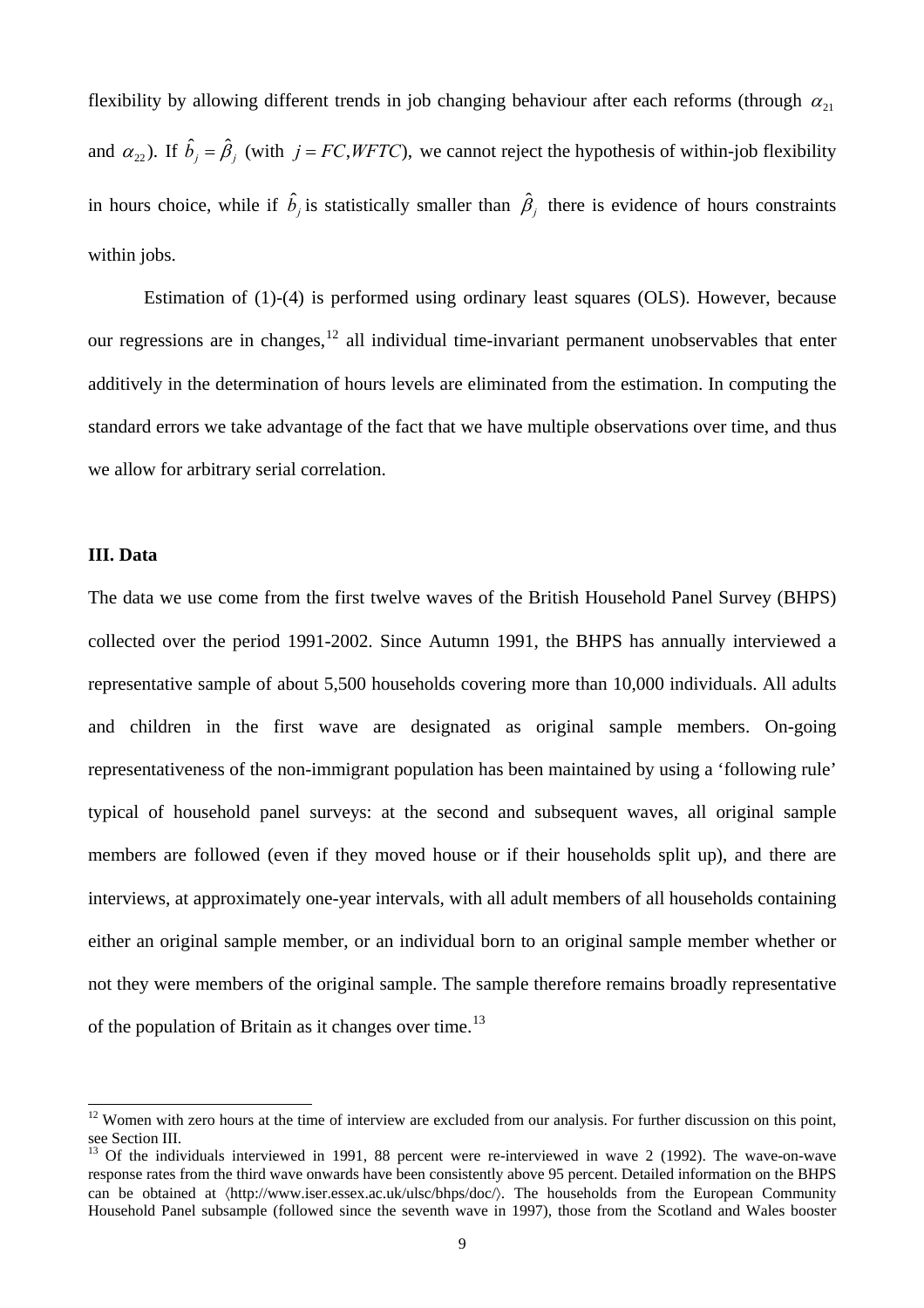Our estimation sample includes employed unmarried non-cohabiting females (separated, divorced, widowed and never married) who are at least 16 years old and were born after 1941 (thus aged at most 60 in 2002). Because equations (1)-(4) refer to changes in hours worked, we measure hours changes conditional on being in work in period *t*-1 and remaining in work in period *t*. We exclude any female who was long-term ill or disabled, and in school full time or self-employed or out of the labour force in a given year. The sample includes 2,284 women who have been observed working at least two consecutive times over the sample period and at some point were living alone, of whom 1,122 are lone mothers and the remaining 1,162 are childless. In line with the Inland Revenue's definition, a child must be aged 16 or less (or be under the age of 19 and in full-time education) to count as a dependent child for whom the single mother is responsible. Although only 16 percent of the women are observed in the same marital state for all the 12 years of the panel, about 60 percent of them are observed for at least 7 years in the same state. The resulting sample size, after pooling all available years for both groups of women, is 12,359 observations (4,585 on lone mothers and 7,774 on childless women). Of the 1,280 single women in the 1999 wave of interviews, 25 lone mothers and 32 childless women (about 4.5 percent of the sample in that year) were interviewed just before the day in which the 1999 reform was implemented (October  $5<sup>th</sup>$ ). To limit problems of interpretation, they were dropped from the estimating sample. Their inclusion however does not alter any of our main results.

 Table 1 presents summary statistics of the outcomes and characteristics of the two groups of women, which we use as covariates in the empirical analysis below. There are some noticeable differences between the two groups. Lone mothers are younger (30 versus 38 years), less educated (56 percent have qualifications short of A level versus 48 percent among childless women, and only 6 percent of lone mothers have a university degree versus  $14.4$  $14.4$  percent), <sup>14</sup> more likely to be nonwhite (9 versus 4.3 percent) and in social housing (38 versus 23 percent), less likely to be

subsamples (added to the BHPS in the ninth wave) and those from the Northern Ireland booster subsample (which started in wave 11) are excluded from our analysis.<br><sup>14</sup> For non-British readers, "A(Advanced)-level" corresponds to education beyond high school, but short of a university

<span id="page-10-0"></span>degree.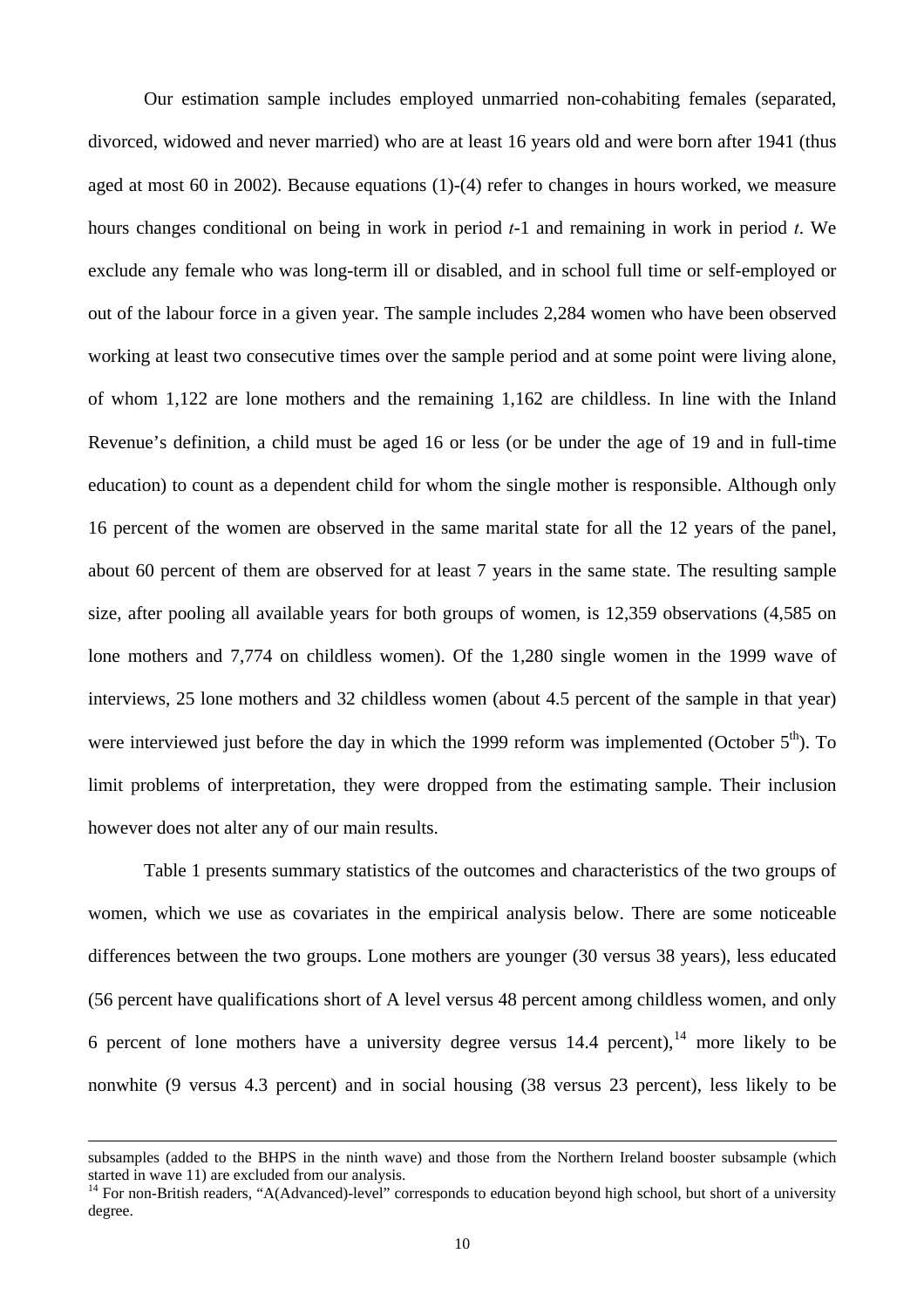employed in the public sector (17 percent versus 25 percent), and have fewer years of work experience. The two groups of women are instead relatively similar in terms of job changing behaviour with 17 percent of childless women and 18 percent of single mothers moving across employers in any two given years.<sup>[15](#page-11-0)</sup> Systematic differences emerge again in the case of labour market outcomes. Compared to unmarried women without children, lone mothers work about 9 fewer hours per week, earn £1.20 less per hour, and nearly £420 less per month, and report a larger change in worked hours from one year to the next (an increase of 2 hours and a quarter per week versus less than 25 minutes). $^{16}$  $^{16}$  $^{16}$ 

Figure 1 plots the time trends for the year-on-year changes in hours worked over the sample period. Panel (a) shows the trends for all working women distinguishing lone mothers from single childless women, while panels (b) and (c) display the trends for female workers who moved between jobs and for workers who stayed with the same employer respectively. The data reveal that changes in hours worked among unmarried women without children are small and stable, ranging between 0 and 1 hour per week over the entire period (panel (a)). The hours changes for lone mothers instead are greater and their time variability is higher too. The largest change is observed after the introduction of the WFTC between 1998 and 1999, when lone mothers reported an increase of about 4.5 hours of work per week.<sup>[17](#page-11-2)</sup> But, after 1999, lone mothers seem to have adjusted their hours changes downward. The 1992 reform, which reduced the hours requirement for FC

<span id="page-11-0"></span><sup>&</sup>lt;sup>15</sup> Our measure of job change does not include internal promotions or job changes within the same firm, but includes all moves to other firms (either through quits or layoffs). Alternative definitions of job change (e.g., dropping laid-off workers from the pool of movers, or dropping promoted workers from the group of the stayers) seem to produce similar results to those reported in this paper. See also Section IV.C.

<span id="page-11-1"></span> $16$  To account for potential differential attrition over the panel and individual/item nonresponse in each specific wave, we recomputed group-specific means using weighted data (with either cross-sectional or longitudinal enumerated individual weights). The results (not shown) are very similar to those obtained with unweighted data and presented in Table 1, suggesting that the problems induced by panel attrition and changing sample composition are likely to be relatively small in our data. We shall return to some of these issues while performing sensitivity analysis (see Section  $IV.C$ ).

<span id="page-11-2"></span> $17$  This contrasts with the estimates reported in Stewart and Swaffield (2004), which provide evidence of female labour supply reduction of 1-2 hours per week as a result of the introduction of the National Minimum Wage in April 1999. Their results are not robust across data sets and specifications, and are obtained from data that stop in September 2000 at the latest (that is, just before the second post-WFTC year in our sample). In addition, as pointed out in the Introduction, the Stewart-Swaffield estimates refer to all women, so we do not know how single women with and without children have been differentially affected by the minimum wage.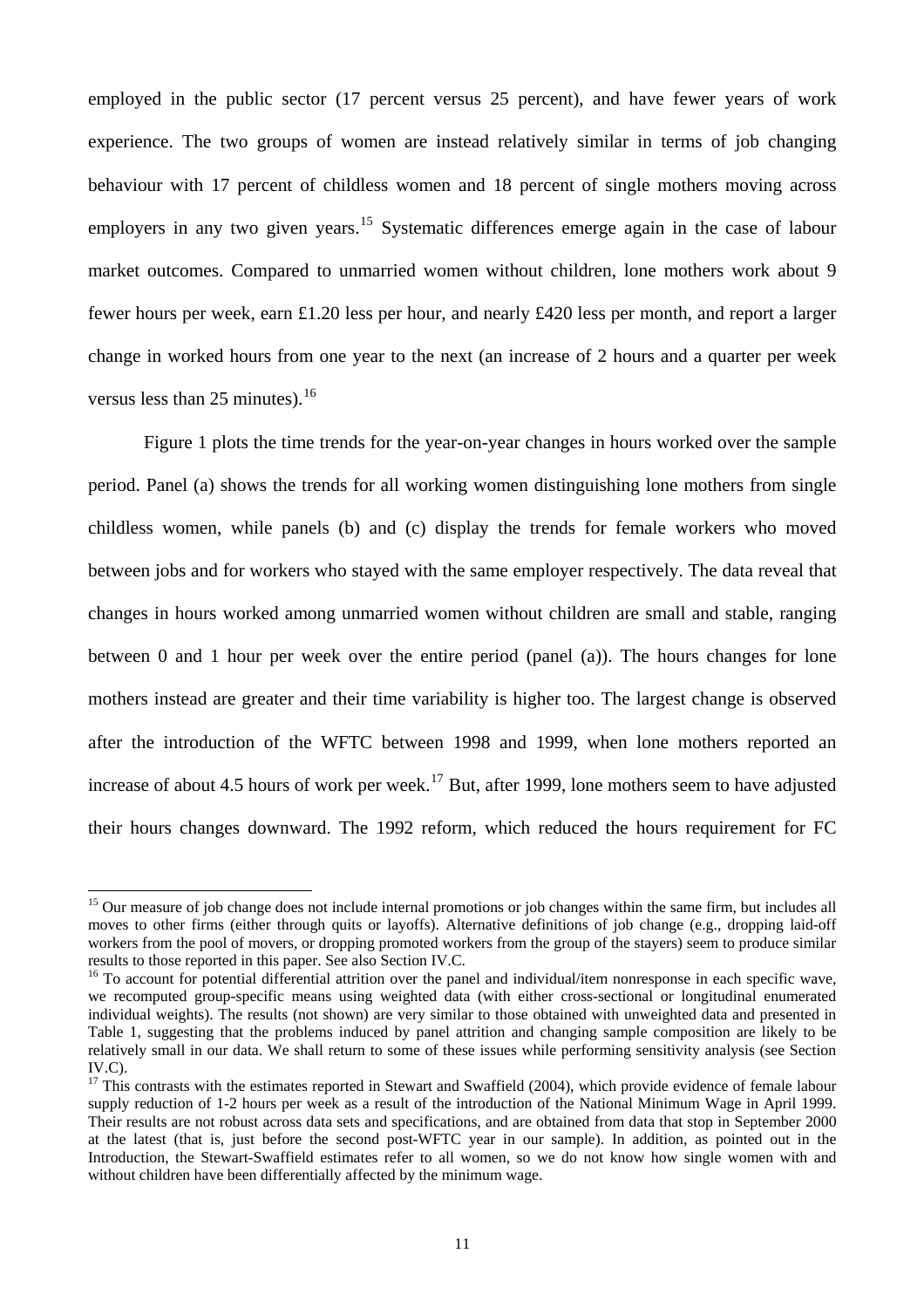eligibility from 24 to 16 per week, increased single mothers' labour supply by about 2.5 hours, but again this increase did not last in subsequent years. The additional FC for those working 30 or more hours does not appear to be associated with substantial changes in hours worked immediately after its introduction in 1995, but it is followed by a steady increase even before the peak between 1998 and 1999.

Panel (b) shows that the largest changes are experienced by women who moved between jobs, with lone mothers reporting an average change in hours of about 4 per week over the whole sample period and unmarried women without children of 1 per week. The time patterns for lone mothers are similar to those reported in the previous panel, although the peak in 1998-99 is followed by a further increase over the subsequent year. Lone mothers' increase in hours between 1991 and 1992 is also sizable, with an average close to 4 hours per week. Hours changes among those who stayed with the same employer instead are much smaller for both groups of women, especially for women without children (panel (c)).

#### **IV. Results**

## *A. Benchmark estimates*

The estimates of the impact of job changing behaviour on hours changes are shown in Table 2. These are presented for the four specifications described in Section II.B, and separately for the cases in which the variables in **X** are excluded or included.

The regressions without controls indicate that changing job is associated with increases in women's labour supply by less than one hour per week  $(\alpha_2)$ , although this effect is only significant at the 10 percent level in the first three specifications, while single mothers experience significantly larger changes of about 1.5 hours per week  $(\alpha_1)$ . The treatment effects for stayers  $(b_{FC}$  and  $b_{WFTC})$ are small and never statistically significant, and so are the average treatment effects for job movers after the 1992 reduction in hours requirement under FC  $(\beta_{FC})$ . But the introduction of WFTC had a strong impact on job movers with a significant increase of their labour supply by 2.5-3 hours per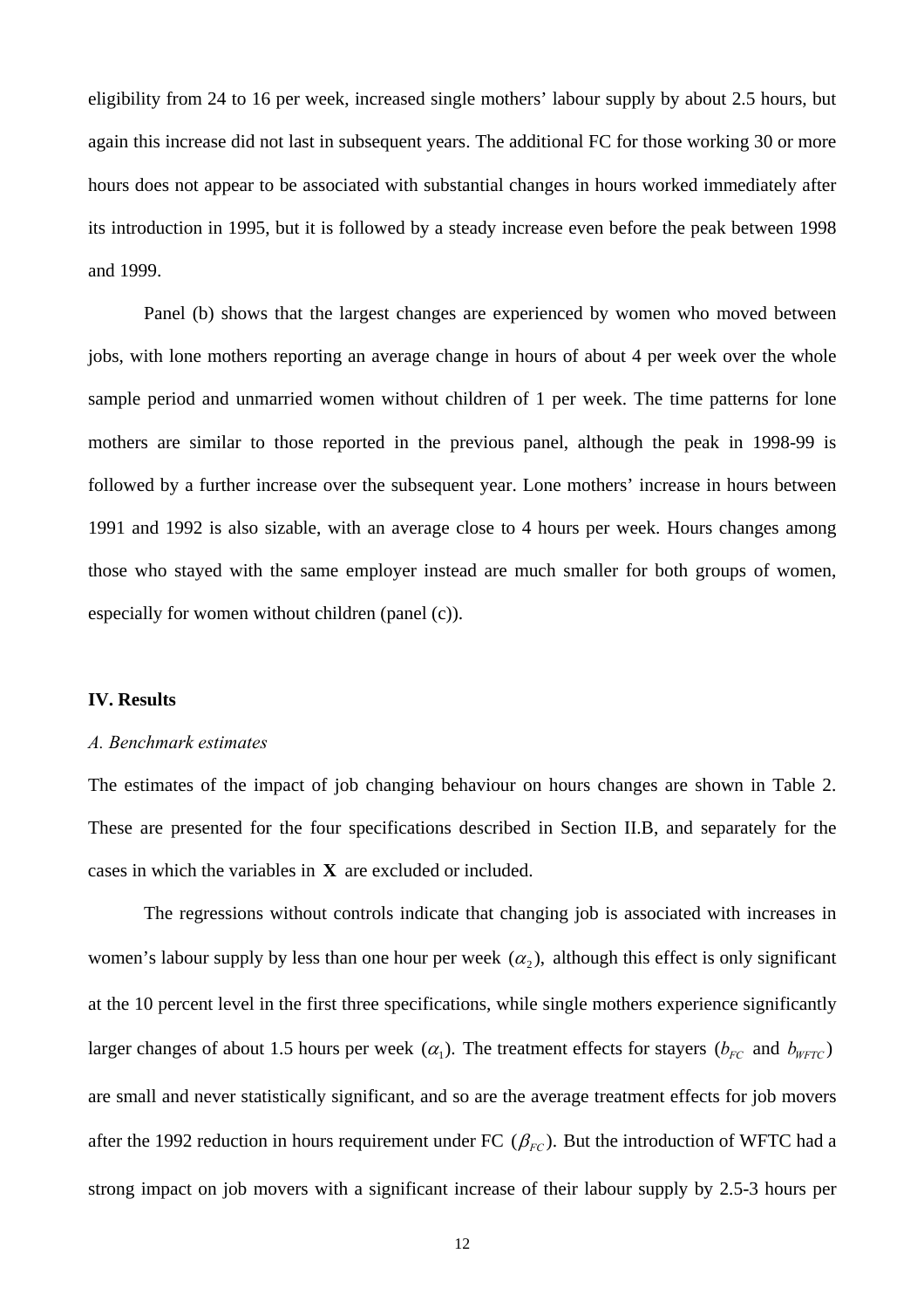week on average. Importantly, from specification (4) we can reject the hypothesis that  $\hat{b}_{WFTC} = \hat{\beta}_{WFTC}$  at the 5 percent level (the *p*-value of the *t*-test of equality is 0.024), which provides evidence of hours inflexibility within jobs. Most of these results are robust to the inclusion of the control variables **X**, with the only exception of  $\alpha_1$  which now becomes statistically insignificant.<sup>[18](#page-13-0)</sup> With 16 and 20 percent of women changing job after the 1992 and 1999 reforms respectively, we can derive their overall effects on hours changes conditional on working: FC had virtually no impact, while WFTC increased single mothers' weekly hours of work by about 1.2 hours irrespective of whether they changed job or not (specification (4)).

Because Figure 1 reveals that stayers also increased their worked hours immediately after the 1999 reform, we repeated the previous analysis excluding the last two years of the sample. Indeed, the WFTC effect for stayers is now larger and close to one extra hour per week, but its *p*value is never below 0.11. In any case, even after this selection, all other results are confirmed, including the rejection of the hypothesis of complete flexibility in hours within jobs.<sup>[19](#page-13-1)</sup> Thus, in response to the exogenous change in work incentives given by the WFTC programme, changing job seemed to have been the strongest mechanism of labour supply adjustment among single mothers after 1999.

## *B. Heterogeneous responses*

 $\overline{a}$ 

It is possible that the labour supply responses to the policy reforms vary by observable characteristics of the women in the treatment and control groups. To allow for this, we look for heterogeneous responses by estimating models that distinguish women separately by individual attributes (such as education and number and age of children), work related attributes (such as firm

<span id="page-13-0"></span><sup>&</sup>lt;sup>18</sup> To understand this lack of effect, we estimated variants of equations (1)-(4) with  $Q$  interacted with marital status (not shown). Regardless of whether we control for group-specific time trends, changing job is associated with increases of about 1.2 hours per week for single mothers and with reductions of 0.8 hours per week for single childless women.

<span id="page-13-1"></span><sup>&</sup>lt;sup>19</sup> We reach the same conclusion if we keep the entire sample as in Table 2 but redefine the post-reform period over either 1999-2000 or 1999-2001. Similarly, redefining the FC period over 1992-93 (rather than 1992-94) does not alter our baseline results.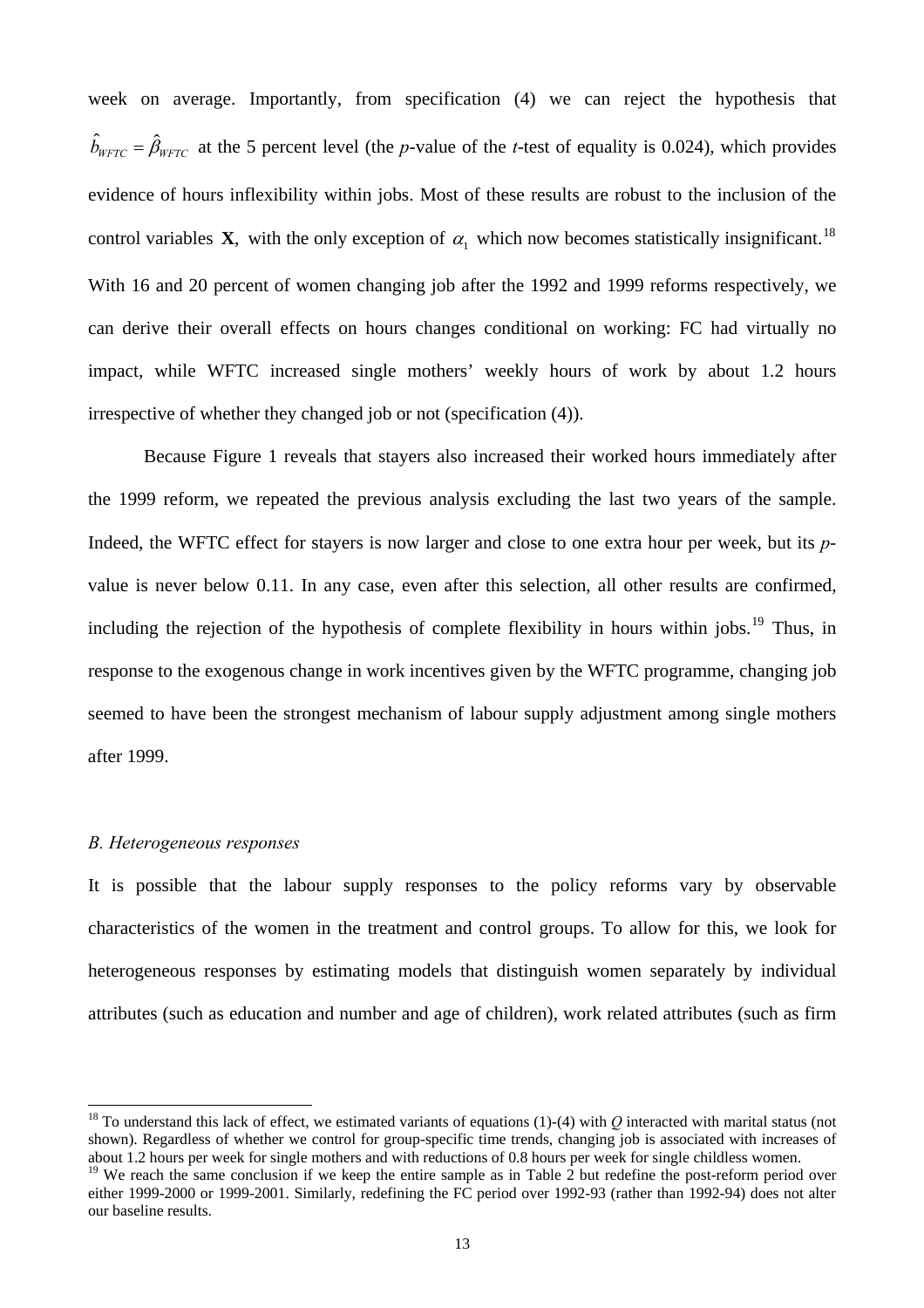size and industry), and stated labour supply preferences. The results from these regressions (based on specification (4) only) are reported in Table 3.

The estimates in the first panel of the table reveal that the increase in hours worked after the 1999 reform was predominantly observed among single mothers who changed job and used to work fewer than 16 hours per week. Women in this group experienced a labour supply increase in excess of 6 hours per week while women who already worked 16 or more hours experienced a more modest growth of about 2 additional hours.<sup>[20](#page-14-0)</sup> Both effects are significantly different from zero, and they are statistically different from each other at conventional levels (*p*-value=0.006). These results suggest that an important part of the overall treatment effect of the 1999 reform was driven by greater entry into WFTC eligible employment of already working single mothers. As the differences between  $\hat{b}$  and  $\hat{\beta}$  document, there is strong evidence of hours inflexibility within jobs after the WFTC reform for both groups of women and, for women who worked fewer than 16 hours per week, also after the 1992 FC reform (but this effect is significant only at the 6 percent level).

The treatment effects for stayers do not differ between more educated women and less educated women (panel B). There are however asymmetric responses among movers. Less educated single mothers increased their labour supply by 3-4 hours per week after the 1992 reform, while more educated single mothers' supply increased by 4-5 hours after the 1999 reform.<sup>[21](#page-14-1)</sup> Equality tests of the estimated *b* and  $\beta$  coefficients can be rejected at the 5 percent level during the WFTC regime among the more educated, and at the 10 percent during the FC regime among the less educated.

<span id="page-14-0"></span><sup>&</sup>lt;sup>20</sup> These estimates are also accompanied by a significantly different impact of changing job on hours changes for the two groups of women  $(\alpha_2)$ . When moving from one job to another, women in the bottom part of the hours distribution faced an average increase of nearly 2 hours per week, while women in the top part of the distribution reduced their labour supply by about 1 hour per week.

<span id="page-14-1"></span> $21$  If a large proportion of better-educated single mothers had not been eligible to WFTC, the effects reported in Table 2 should be attributed to shocks other than WFTC. However, using data from the Family Resources Survey, we find that tax credit eligibility has increased proportionally more for more educated lone mothers than for the less educated after the introduction of WFTC (albeit a greater fraction of the less educated are eligible). In particular, between 1995 and 1998, about 26 percent of better educated lone mothers who work 16 or more hours per week were eligible to FC. Between 2000 and 2002, 49 percent were eligible to WFTC (an increase in eligibility rate by 88 percent). For the less educated, the increase in eligibility rate was only 28 percent (from 65 to 83 percent).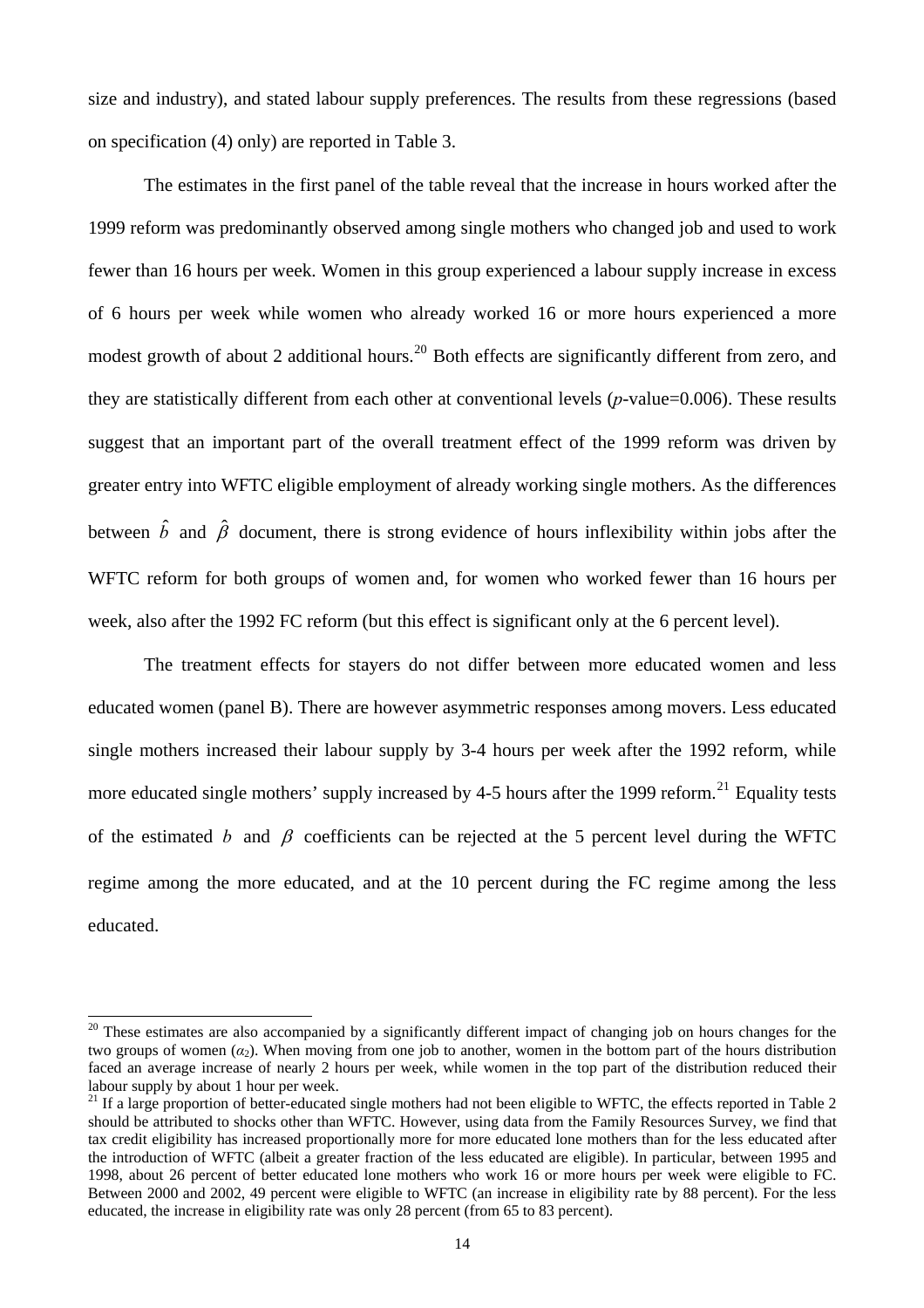The next two panels demonstrate that the post-WFTC upward adjustment in single mothers' labour supply is primarily experienced by mothers of one child aged 0-4. Albeit smaller, the effect observed for mothers of children aged 5 or more is still sizeable and significant (panel D). If we pool all women as we did in Table 2 and interact the variable on  $b_{FC}$  with the indicator of the youngest child being aged 0-4, this interaction term is negative and statistically significant  $(b_{FC} = -1.35$  and s.e. = 0.48), while the interaction with the indicator of the youngest child being older is never significant. This provides evidence that the 1992 reform induced some groups of workers (in this case, single mothers of young children who did not change job) to reduce their hours worked over the 1992-94 period.

 The UK in-work benefit system interacts with other welfare benefits (Blundell and Hoynes, 2004). One of these is Housing Benefit, which works as a rent subsidy. If a single mother receives Housing Benefit, she would benefit less from a given amount of tax credit because this is treated as income in other means-tested programmes. Rents in some parts of the country (in particular, London and the South East) are high and have rapidly increased over the 1990s, while owneroccupiers are not eligible to Housing Benefit. To capture part of the relationship between Housing Benefit and the tax credits of interest here, we stratified our sample by region of residence (London and the South East in one group and the rest of the country in the other) and by housing tenure (owner-occupier or not), both measured at *t*-1. For the sake of brevity, the results are not shown but are available from the authors. From this analysis it emerges that labour supply adjustments observed after the 1999 reform were greater for single mothers who lived outside the London/South-East region, and who were not owner-occupiers.<sup>[22](#page-15-0)</sup>

Job specific characteristics provide other important sources of heterogeneity for the impact of job changes on hours changes after the 1999 reform. The strongest treatment effects are found for single mothers employed in relatively larger establishments (of the order of 4 additional hours per

<span id="page-15-0"></span>worked hours occurred in association with changing job after the introduction of WFTC for single mothers who lived in rented accommodations outside the London/South-East region.  $22$  Stratifying the sample jointly by region and house tenure leads to small subsamples. But when we performed the analysis on the entire sample and included an interaction term between these two variables, the largest increases in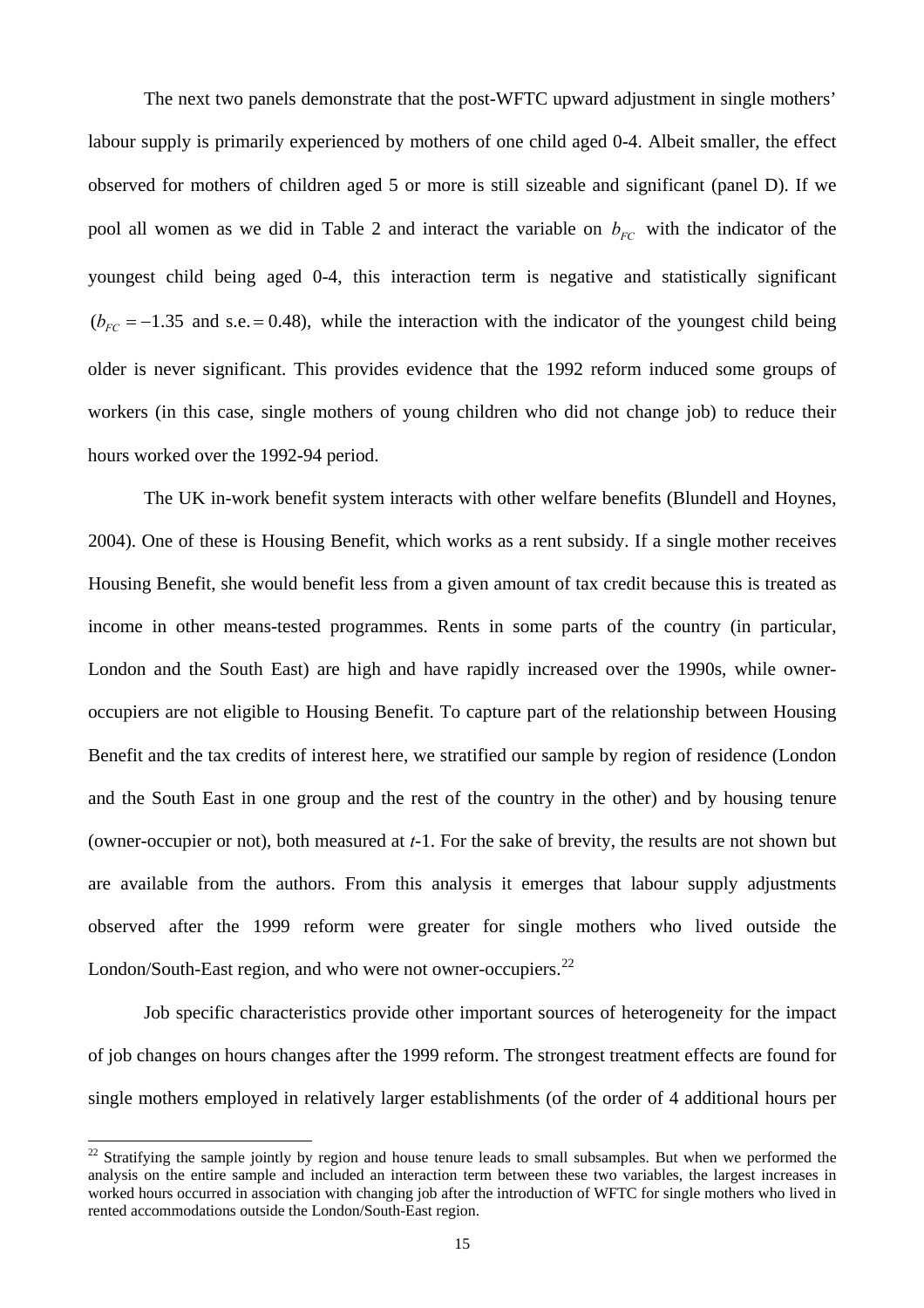week, panel E), in service industries (about 3 extra hours, panel  $F$ ),  $23$  and equally for those employed in the private sector or the public sector (between 3 and 4 additional hours per week, panel G). Strong evidence of hours inflexibility emerges among lone mothers who work in larger firms, service industries, and the public sector.

 Another important dimension along which we expect to see heterogeneous responses is given by stated labour supply preferences. At each interview, the BHPS asks respondents whether they would like to work fewer hours, or more hours, or continue to work the same number of hours "assuming that they would be paid the same amount per hour". We use this information to construct three labour supply preference variables for any given year of the sample period, labelled OVER  $(=1)$  if a worker would like to work fewer hours, and zero otherwise), UNDER  $(=1)$  if a worker would like to work more hours, and zero otherwise) and SAME (=1 if a worker would like to continue to work the same number of hours, and zero otherwise).<sup>[24](#page-16-1)</sup> We expect that workers who are overemployed/underemployed at one point in time reduce/increase their worked hours over time, and those who want to continue working the same number of hours do not change their labour supply. The estimates on  $\alpha$ , reported in panel H of Table 3 confirm such expectations, with overemployed workers reducing their labour supply by 3 hours per week on average, underemployed workers increasing it by about 4 hours, and the remaining group of workers showing no significant change. The 1992 and 1999 in-work benefits reforms did not affect hours worked by women who would have liked to keep working the same number of hours and did not change job. But single mothers who wanted to continue working the same number of hours showed

<span id="page-16-0"></span> $^{23}$  Single mothers who were employed in manufacturing industries also showed a significant increase of 3 hours of work per week if they changed job after the introduction of WFTC (panel F). For the same group of women there is also evidence (significant only at the 10 percent level) of positive labour supply adjustments of about 1.5 hours per week if they changed job between 1992 and 1994 (i.e., during the FC regime). This effect involves only 25 percent of the whole sample, and this may be why it does not show up in the baseline estimates of Table 2 for the whole sample. Manufacturing production is based on technologies that are traditionally less flexible than those used in services, such as batch methods and robotized assembly lines (Goldin and Katz, 1998), which may be reflected in a greater rigidity in (downward) adjustments in hours.

<span id="page-16-1"></span> $24$  Over the whole sample period, about 19 percent of lone mothers report being overemployed, 18 percent changing rates for the overemployed and the other group of workers are lower (19 and 15 percent respectively). underemployed, and the remaining 62 percent report being satisfied with their hours of work. The corresponding proportions for single women without children are 28, 11, and 61 percent. Considering all women in the sample, the most mobile are the underemployed (with 27 percent of them changing job in any two consecutive years), while the job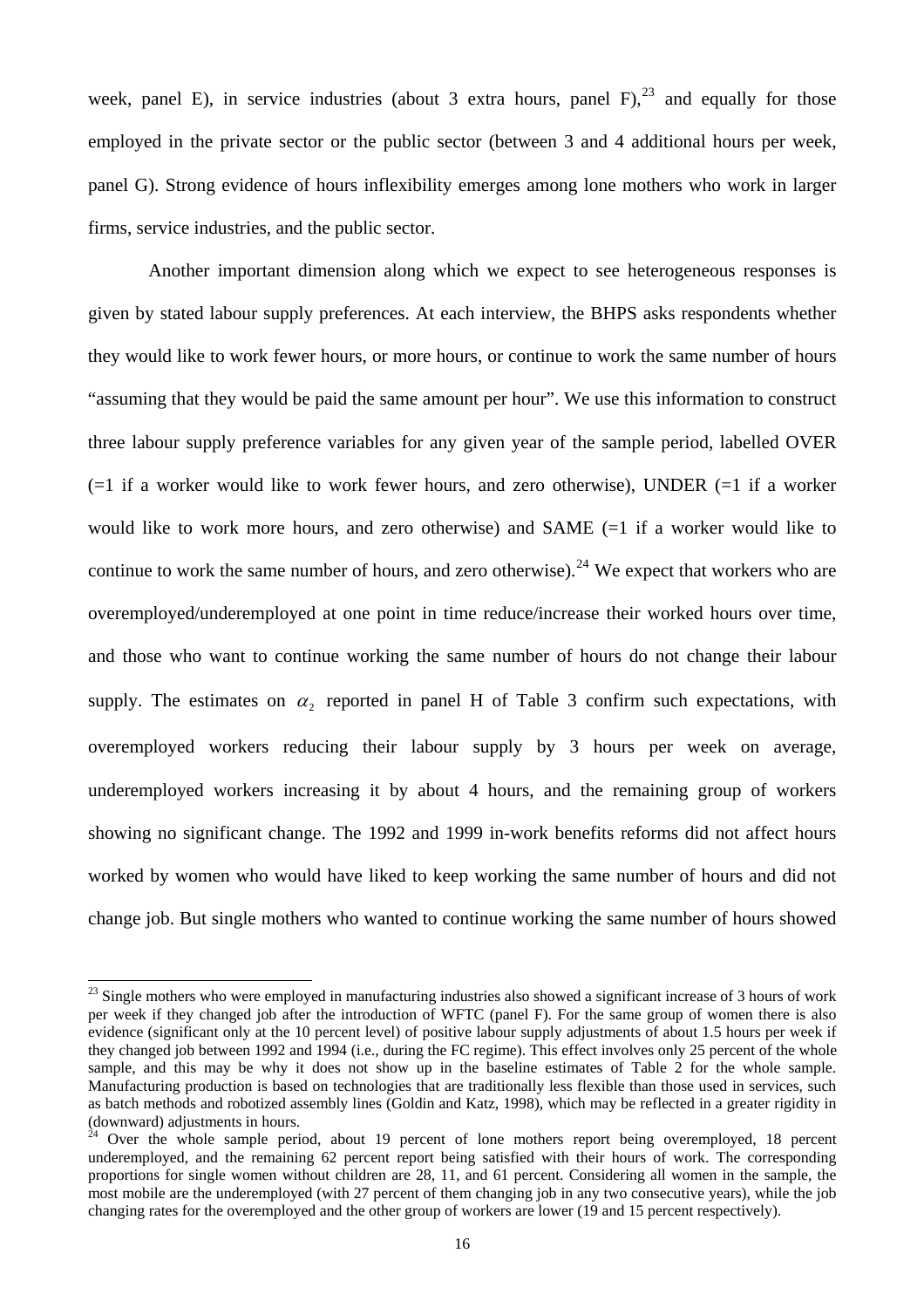large upward labour supply adjustments of about 4 hours per week if they changed job after the WFTC reform.<sup>[25](#page-17-0)</sup> Thus, initially "unconstrained" (i.e., neither over- nor under-employed) lone mothers did respond to the greater work incentives of the WFTC programme but only through a change of job. This upholds our previous finding that there is evidence of hours inflexibility within jobs.

The 1999 reform also led to increases of 1-3 hours per week among both overemployed and underemployed workers who changed job, although none of such increases is statistically significant at conventional levels. After the 1992 reform, instead, we observe large (and significant at the 10 percent level) reductions of about 7 hours per week among overemployed single mothers who changed job. This lines up very well with the 8-hour fall in the minimum work requirement to receive FC (from 24 to 16 hours a week). Again, this labour supply adjustment occurs through movements across (rather than within) jobs, although equality tests of the estimated *b* and β coefficients can be rejected only at the 10 percent level, irrespective of the specification. Underemployed workers seem to be unable to adjust their labour supply upward if they did not change job. But those who moved did manage to increase their worked hours even after the 1992 reform by about 3 hours per week (although this increase is not statistically significant).  $^{26}$  $^{26}$  $^{26}$ 

We reestimated variants of equations (1)-(4) over the whole sample of women which included interaction terms between the variables on  $b_i$  and  $\beta_i$  ( $j = FC, WFTC$ ) and stated labour supply preferences. The results from this analysis (not shown) confirm those previously discussed. In particular (from specification (4)), unconstrained single mothers who changed job after the 1999 reform increased labour supply by about 4 hours (*t*-value=4.61), and overemployed single mothers who moved across jobs after the 1992 reform reduced their hours by about 7 a week (*t*-value=2.41).

<span id="page-17-1"></span><span id="page-17-0"></span><sup>&</sup>lt;sup>25</sup> The hypothesis that the estimated *b* and *β* coefficients are equal can be rejected at the 5 percent level (*p*-value=0.027).<br><sup>26</sup> Following Altonii and Paxson (1992) and Euwals (2001), we also checked whether the h in conjunction with the WFTC reform are in line with women's stated preferences. The results (which are not reported for convenience) show that this is the case, especially for underemployed lone mothers. Almost 80 percent of single mothers who wanted to work more did adjust their hours upward by changing job after the 1999 reform as opposed to only 30 percent among those who did not change job. The corresponding downward adjustments for women who wanted to work fewer hours were instead 55 and 18 percent for movers and stayers respectively.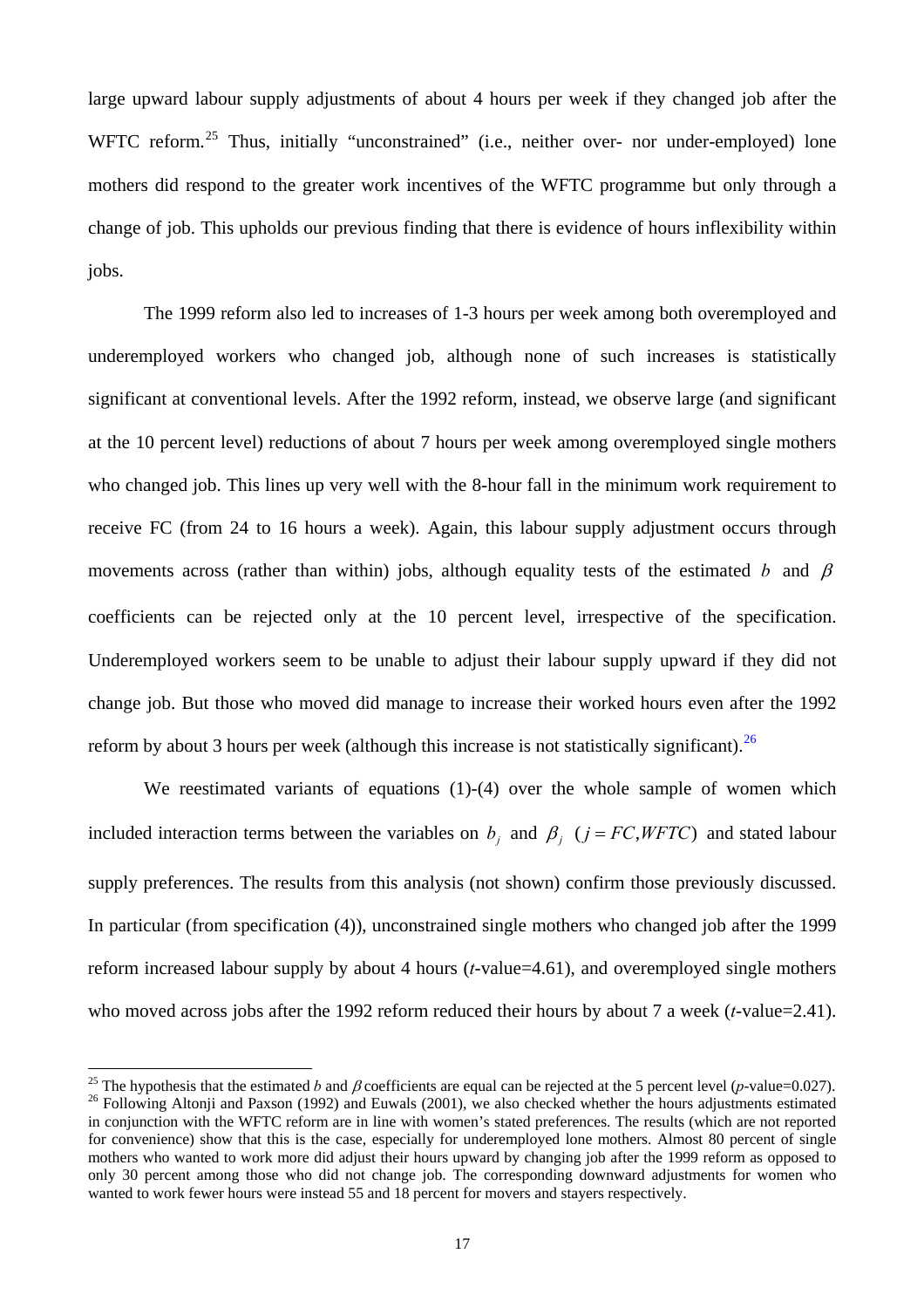Further interactions with indicators of the age of the youngest child reveal that mothers of younger children (aged 0-4) who moved jobs experienced the greatest changes in hours conditional on working. In particular, after the introduction of WFTC, unconstrained mothers whose youngest child was aged 0-4 and who changed job worked nearly 5.5 extra hours (*t*-value=3.27) as opposed to 3 among unconstrained mothers whose youngest child was aged 5-18. Similarly, after the FC reform, overemployed single mothers with younger children reduced their labour supply by 9 hours a week as compared to 5.6 among mothers of older children.

## *C. Sensitivity Analysis*

 $\overline{a}$ 

We performed a number of sensitivity analyses to demonstrate the robustness of the results. For the sake of brevity Table 4 presents the results only from three exercises using specification (4). The results obtained from the other specifications are qualitatively similar to those discussed here.<sup>[27](#page-18-0)</sup>

First, we performed our analysis accounting for the 1995 FC reform that provided extra credit for full-time work. The estimates in column (i) confirm our previous findings, and document that the 1995 reform was followed by no sizeable change in worked hours irrespective of whether women changed employer or stayed in the same job.

 As mentioned in Section III, there may be concerns with changing sample composition over time, differential attrition, and missing data. Besides using weighted data, which provided similar results to those presented so far, we addressed these concerns by reestimating our models only on women who have been successfully interviewed for a given number of times (for example, six or more waves). If attrition or changing sample composition are important, the results from such selected subsamples are expected to differ from those discussed earlier. Columns (i) and (ii) of Table 4 report the estimates found from two subsamples, one in which we include only women who have been observed for six or more years (i.e., at least half of the time between 1991 and 2002) and

<span id="page-18-0"></span><sup>&</sup>lt;sup>27</sup> We also reestimated the models eliminating laid-off workers from  $Q$ , or dropping promoted workers from the group of the stayers. Both these exercises produced results that were virtually identical to those shown in Table 2, and are thus not reported.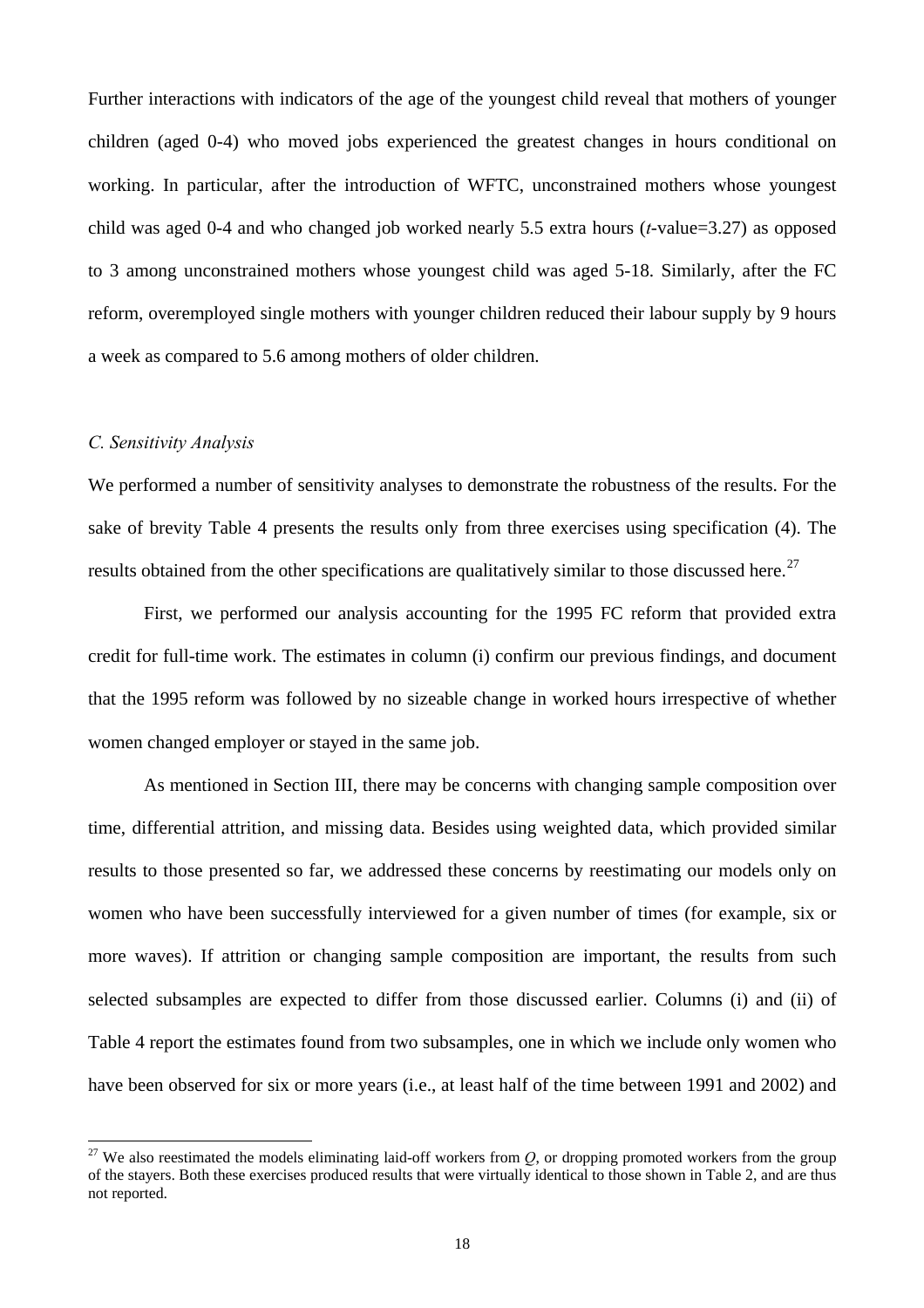the other in which women have to be observed for at least 9 consecutive times. The estimates from both subsamples support our previous results, suggesting that missing data problems are likely to have only minor consequences for our analysis.

 Finally, we estimated the effects using propensity score matching (biweight kernel and local linear regression matching). Although, like standard OLS regressions, matching methods rely on a selection-on-observables assumption (Angrist and Krueger, 1999), they limit the potential bias due to differences in the support of **X** between single mothers and women without children and the bias due to the difference between the two groups of women in the distribution of **X** over its common support (Heckman et al., 1998). The estimates in the last two columns of Table 4 display patterns that are very similar to those illustrated above in this section.

## *. Wage Estimates D*

The evidence so far indicates that British single mothers responded to the greater work incentives of the 1999 in-work benefits reform by substantially increasing their hours of paid work, whereas the two previous reforms to FC seemed to have induced only minor labour supply effects. The strong labour supply adjustment in conjunction with the introduction of WFTC was primarily achieved through a change of employer rather than changes in hours within the same job. This finding suggests that single mothers face some form of hours inflexibility within jobs. Against this background, we analyse wage responses. Of course, in-work benefits reforms were designed to change worked hours directly while wage determination is also under employers' control, and so our partial-equilibrium analysis is likely to provide biased estimates. Nonetheless, gauging wage responses is important because it gives us a more complete picture of the British labour market and some indication of the possible presence of labour market imperfections. We therefore estimated equations (1)-(4) with log hourly wages (expressed in 2002 prices) as dependent variable and the same set of explanatory variables used before. A number of checks, which were performed to test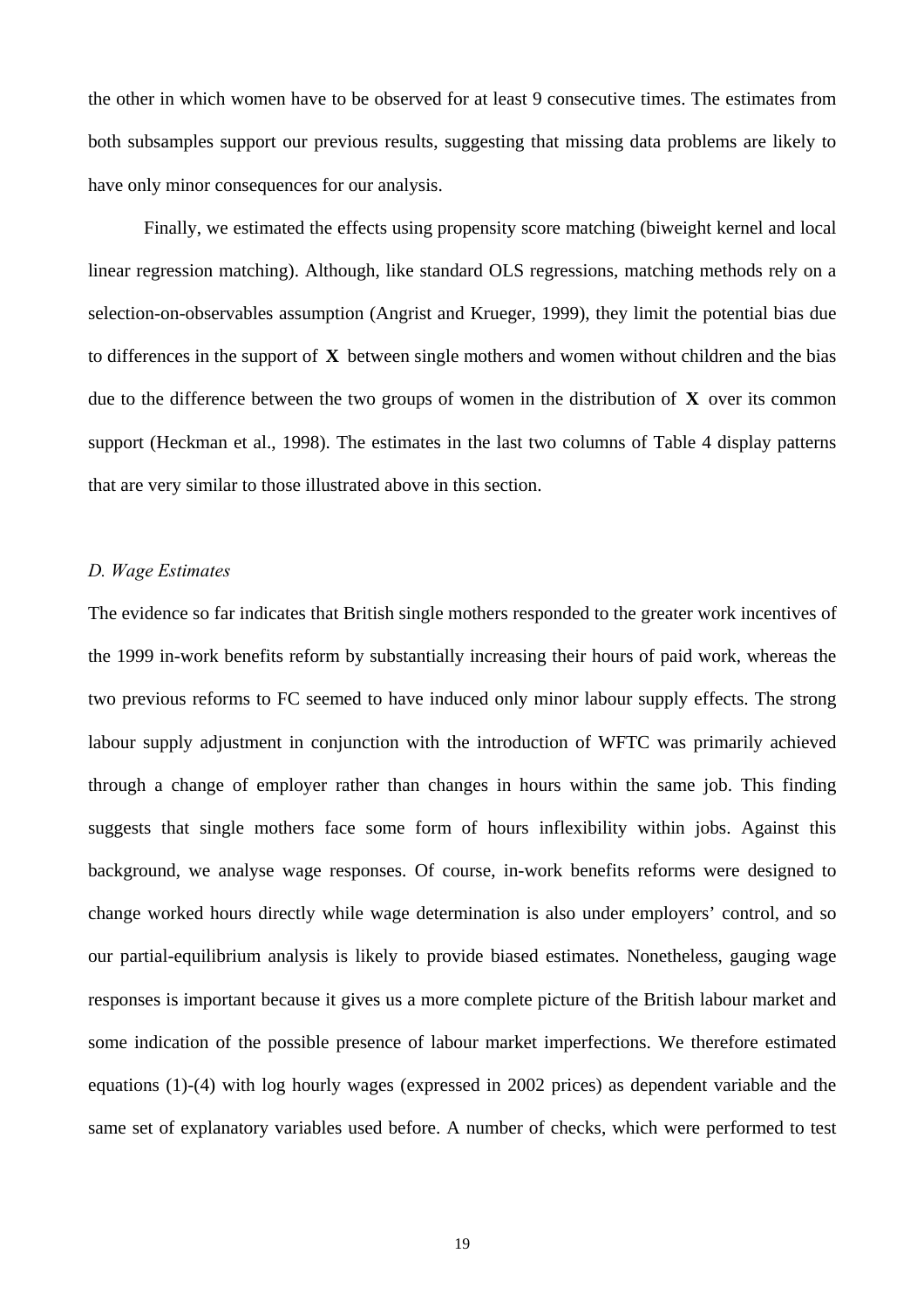the robustness of such specifications, led to results that have the same qualitative implications as those reported here.

For both job movers and stayers and both the 1992 and 1999 reforms, we find no significant wage effect. There is also relatively little effect heterogeneity across different groups of women. Two important exceptions however are single mothers who lived in London and the South East and those who worked in small establishments. Among the former group of women, changing job after the introduction of WFTC implied not only a labour supply increase of almost 3 hours per week (*t*ratio=3.11), but also a wage reduction of 2.7 percent (*t*-value=2.23). Among the latter, changing job after the 1999 reform led to 1.5 percent lower wages (*t*-value=1.51) and modest positive hours changes (see Table 5). Thus, despite the presence of hours inflexibility, the labour market generally operates quite competitively, although there is an indication of monopsony among some groups of single mothers.

## **V. Conclusions**

By using three in-work benefits reforms during the 1990s in the UK, which either changed hours requirements to be eligible for the benefits or increased the attractiveness to work a given number of hours, we are able to assess the mechanism of labour supply adjustment among single women with children — the main target of these in-work benefit reforms. We find that the 1992 and 1995 FC reforms had modest impacts on single mothers' hours of work, but the introduction of the WFTC reform in 1999 had large positive effects on their number of hours of work. This increase is largely driven by women who changed job, suggesting that the mechanism of labour supply adjustments is between rather than within jobs. This lines up well with the estimates we get when we look at hours changes by stated labour supply preferences: unconstrained women who changed job showed the largest hours increases after the 1999 reform, and overemployed women substantially reduced their hours worked after the 1992 reform (which did reduce the minimum work requirement to receive FC from 24 to 16 hours a week) only if they moved across jobs. There is evidence of considerable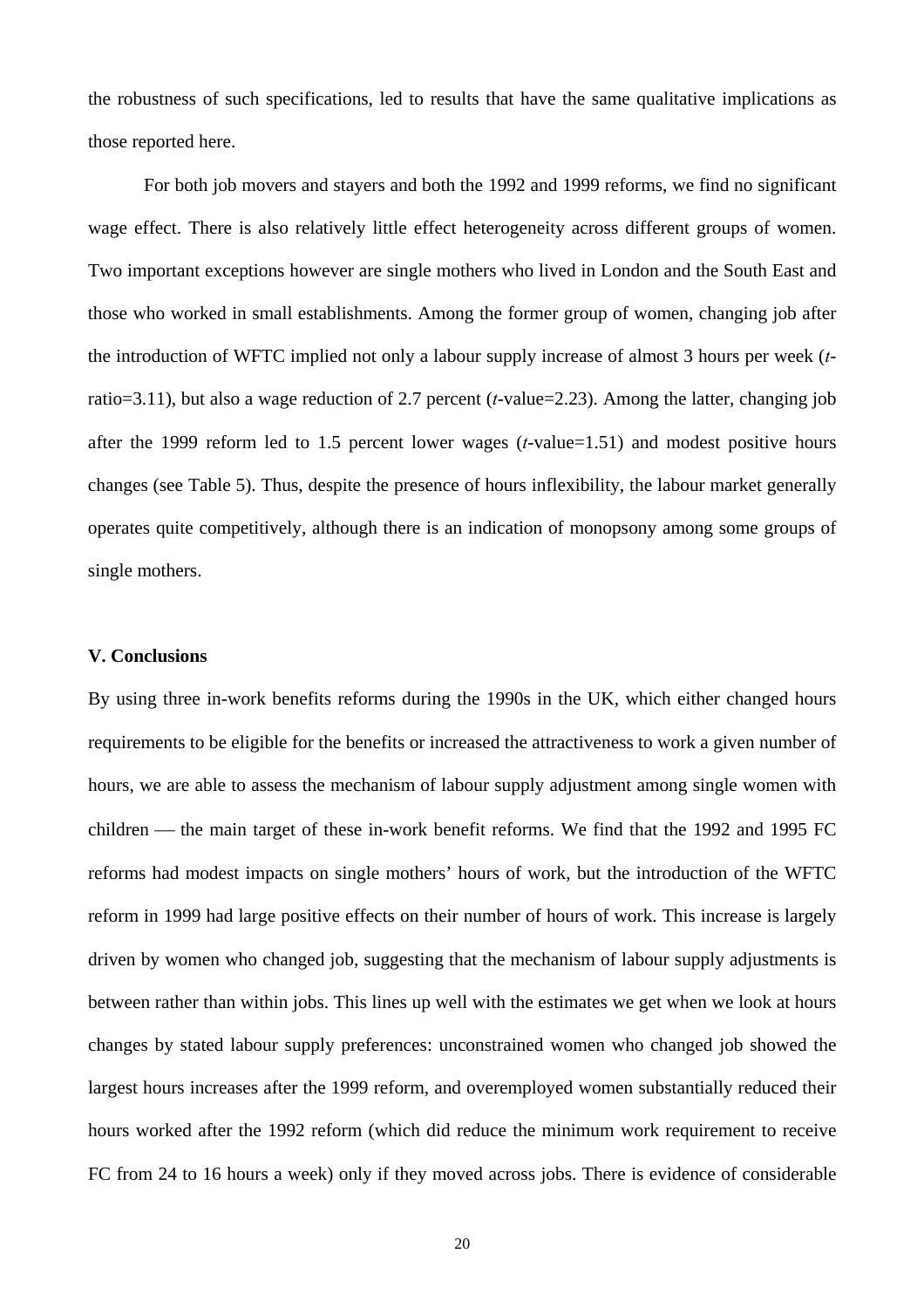heterogeneity in the effects of the WFTC reform for different groups of women. The strongest evidence of hours inflexibility within jobs emerged among single mothers whose youngest child was aged 0-4. This was especially the case for those who worked in larger firms, service industries, and the public sector. Although there is little in the way of overall wage effects, we do find that after the introduction of WFTC hourly wages decreased significantly for single women who lived in London and the South East and moved jobs and, to a lesser extent, for movers who worked in small firms.

So what remains of the canonical labour supply model? We have shown that adjustments in hours of work are made primarily by movements *between* jobs and there is little evidence of systematic labour supply induced hours movements *within* jobs. Our analysis of stated preferences confirms this further showing that responses are highest among those who say they are unconstrained but also among those who are constrained but state that they would like to move in the direction suggested by the incentives. Thus, a labour supply model emerges in which hours adjustments are largely made by moving between workplaces. This could be achieved within an "adapted" canonical model in which establishments are organised around hours requirements and individuals move jobs to achieve hours flexibility. Of course, it could be also supported by theories that emphasise the importance of labour market frictions and imperfections, such as job search, wage-job packages, and/or dynamic monopsony. However, if there were such 'imperfections' we would expect these to be displayed in wage responses. The evidence is that such responses are not large and overall not statistically significant. Consequently, at least to a first approximation, an adapted canonical labour supply model with hours flexibility across jobs cannot be rejected. Nonetheless, our results by region and firm size suggest that employer preferences may not only reduce labour supply flexibility within firms but may also place constraints on hours mobility across firms.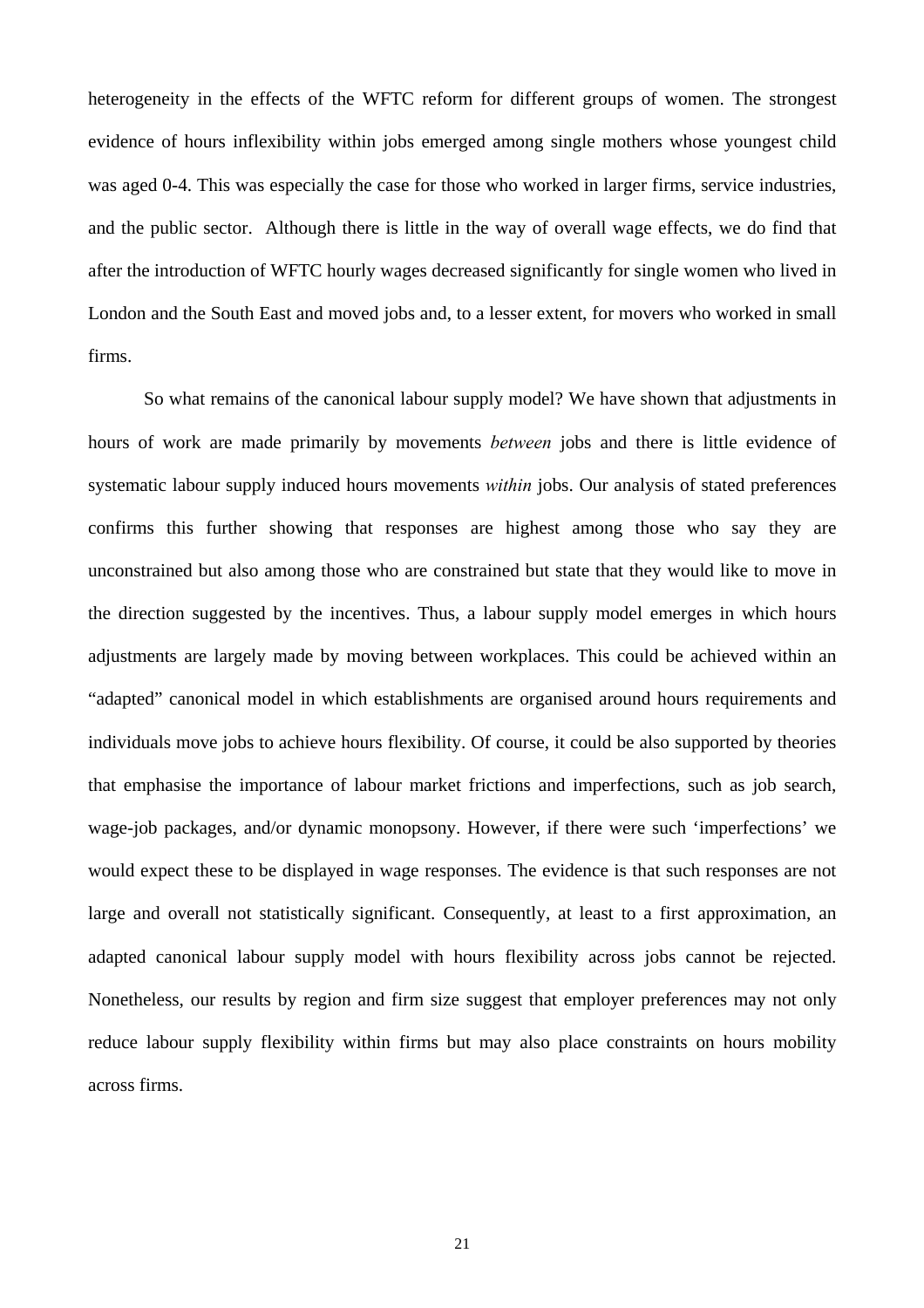#### **References**

- Altonji, Joseph G. and Paxson, Christina H. "Labor Supply Preferences, Hours Constraints, and Hours-Wage Tradeoffs." *Journal of Labor Economics,* 1988, *6*(2), pp. 254-76.
- Altonji, Joseph G. and Paxson, Christina H. "Labor Supply, Hours Constraints, and Job Mobility." *Journal of Human Resource*, 1992, *27*(2), pp. 256-78.
- Angrist, Joshua D. and Krueger, Alan B. "Empirical Strategies in Labor Economics," in Orley Ashenfelter and David Card, eds., *Handbook of labor economics,* Vol. 3A. Amsterdam: Elsevier Science, 1999, pp. 1277-1366.
- Ashenfelter, Orley C. "Estimating the Effect of Training Programs on Earnings." *Review of Economics and Statistics*, 1978, *60*(1), pp. 47-57.
- Barzel, Yoram. "The Determination of Daily Hours and Wages." *Quarterly Journal of Economics*, 1973, *87*(2), pp. 220-38.
- Biddle, Jeff E. and Zarkin, Gary A. "Choice Among Wage-Hours Packages: An Empirical Investigation of Male Labor Supply." *Journal of Labor Economics*, 1989, *7*(4), pp. 415-37.
- Bingley, Paul and Walker, Ian. "The Labour Supply, Unemployment and Participation of Lone Mothers in In-Work Transfer Programs." *Economic Journal*, 1997, *107*(444), pp. 1375-90.
- Blundell, Richard. (2002) 'Welfare-to-Work: Which Policies Work and Why?' Keynes Lecture in Economics, *Proceedings of The British Academy*, *117*, pp. 477-524.
- Blundell, Richard; Duncan, Alan; McCrae, Julian and Meghir, Costas. "The Labour Market Impact of the Working Families' Tax Credit." *Fiscal Studies*, 2000, *21*(1), pp. 75-103.
- Blundell, Richard and Hoynes, Hilary. "In-Work Benefit Reform and the Labour Market," in Richard Blundell, David Card and Richard B. Freeman, eds., *Seeking a premier league economy: The economic effects of British economic reforms, 1980-2000*. Chicago: University of Chicago Press, 2004, pp. 411-59.
- Blundell, Richard and MaCurdy, Thomas E. "Labor Supply: A Review of Alternative Approaches," in Orley Ashenfelter and David Card, eds., *Handbook of labor economics,* Vol. 3A. Amsterdam: Elsevier Science, 1999, pp. 1559-1695.
- Brewer, Mike. "Comparing In-work Benefits and the Reward to Work for Low-Income Families with Children in the US and UK." *Fiscal Studies*, 2001, *22*(1), pp. 41-77.
- Brewer, Mike; Duncan, Alan; Shepard, Andrew and Suárez, María José. "Did Working Families' Tax Credit Work? The Final Evaluation of the Impact of In-Work Support on Parents' Labour Supply and Take-Up Behaviour in the UK." *Labour Economics*, forthcoming.
- Brewer, Mike. "The New Tax Credits." Institute for Fiscal Studies, *IFS Briefing Note*: No. 35, 2003.
- Bryan, Mark. "Constraints on Hours Adjustment in the British Labour Market: An Empirical Study." MSc Dissertation, University of Warwick, 2000.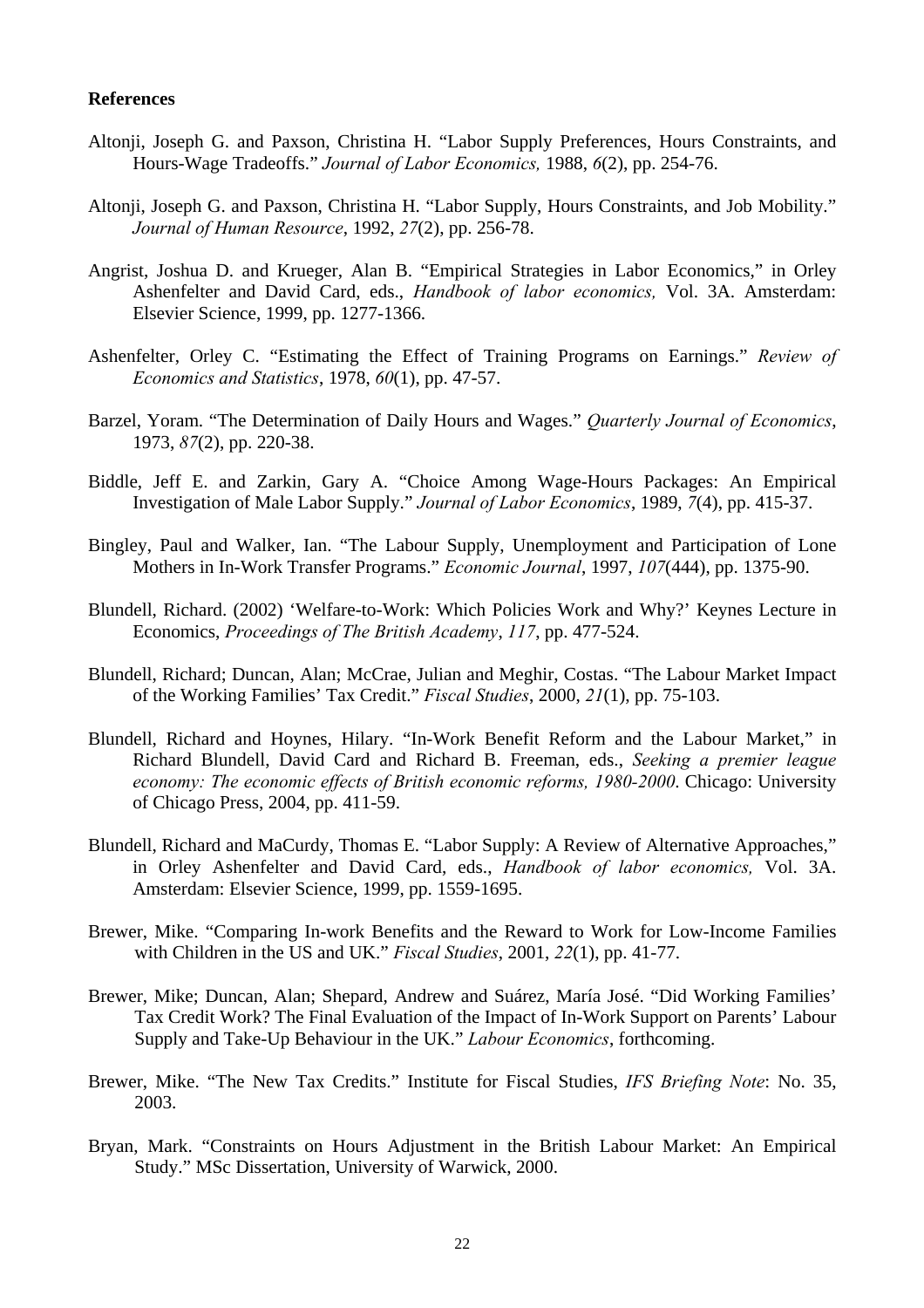- Card, David. "Labour Supply with a Minimum Hours Threshold." *Carnegie-Rochester Conference Series on Public Policy*, 1990, *33*, pp. 137-68.
- Card, David and Philip K. Robins. "Do Financial Incentives Encourage Welfare Recipients To Work?" *Research in Labor Economics*, 1998, *17*, pp. 1-56.
- Dickens, William T. and Lundberg, Shelly J. "Hours Restrictions and Labor Supply." *International Economic Review*, 1993, *34*(1), 169-92.
- Eissa, Nada and Liebman, Jeffrey B. "Labor Supply Response to the Earned Income Tax Credit." *Quarterly Journal of Economics*, 1996, *111*(2), pp. 605-37.
- Euwals, Rob. "Female Labour Supply, Flexibility of Working Hours, and Job Mobility." *Economic Journal*, 2001, *111*(471), pp. C120-C134.
- Francesconi, Marco and Van der Klaauw, Wilbert. "The Socioeconomic Consequences of 'In-Work' Benefit Reform for British Lone Mothers." Mimeo, University of Essex, 2005.
- Goldin, Claudia and Katz, Lawrence F. "The Origins of Technology Skills Complementarity." *Quarterly Journal of Economics*, 1998, *113*(3), pp. 693-732.
- Gregg, Paul and Harkness, Susan. "Welfare Reform and Lone Parents Employment in the UK." Mimeo, University of Bristol, 2003.
- Ham, John C. "Estimation of a Labour Supply Model with Censoring Due to Unemployment and Underemployment." *Review of Economic Studies*, 1982, *49*(3), pp. 335-54.
- Heckman, James, Hidehiko Ichimura, Jeffrey Smith, and Petra Todd. "Characterizing Selection Bias Using Experimental Data." *Econometrica*, 1998, *66*(5), pp. 1017-98.
- Heckman, James J. and Robb, Richard, Jr. "Alternative Methods for Evaluating the Impact of Interventions," in James J. Heckman and Burton Singer, eds., *Longitudinal analysis of labor market data*. Econometric Society Monographs Series, No. 10, Cambridge: Cambridge University Press, 1985, pp. 156-245.
- Kahn, Shulamit and Lang, Kevin. "The Effect of Hours Constraints on Labor Supply Estimates." *Review of Economics and Statistics*, 1991, *73*(4), pp. 605-11.
- Lundberg, Shelly. "Tied Wage-Hours Offers and the Endogeneity of Wages." *Review of Economics and Statistics*, 1985, *67*(3), pp. 405-10.
- Manning, Alan. (2003) *Monopsony in motion: Imperfect competition in labor markets*. Princeton, NJ: Princeton University Press.
- Meyer, Bruce D. and Rosenbaum, Dan T. "Welfare, the Earned Income Tax Credit, and the Labor Supply of Single Mothers." *Quarterly Journal of Economics*, 2001, *117*(3), pp. 1063-1114.
- Moffitt, Robert. "The Estimation of a Joint Wage-Hours Labor Supply Model." *Journal of Labor Economics*, 1984, *2*(4), pp. 550-66.
- Rosen, Harvey S. "Taxes in a Labor Supply Model with Joint Wage-Hours Determination." *Econometrica*, 1976, *44*(3), pp. 485-507.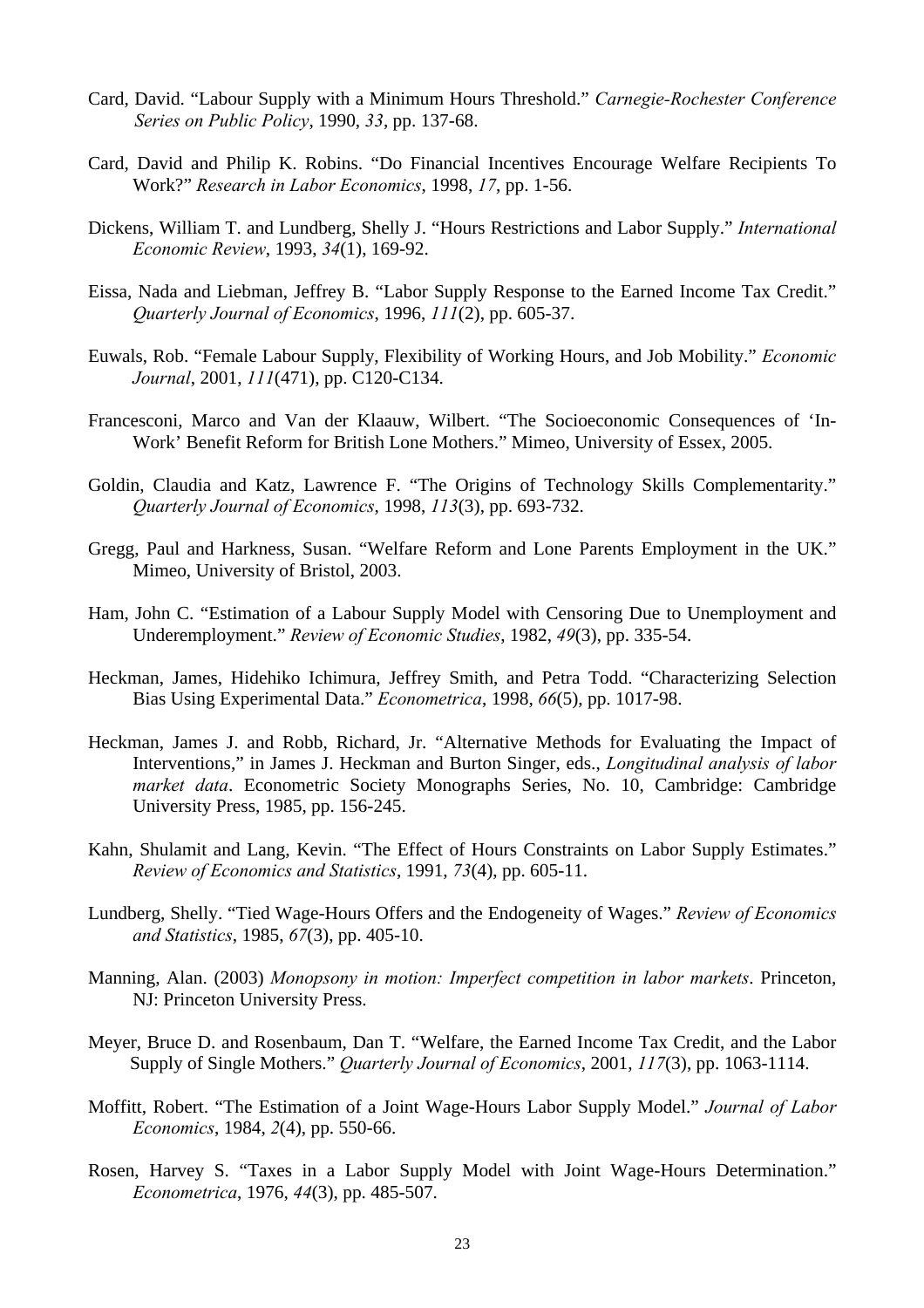- Stewart, Mark B. and Swaffield, Joanna K. "Constraints on the Desired Hours of Work of British Men." *Economic Journal*, 1997, *107*(441), pp. 520-35.
- Stewart, Mark B. and Swaffield, Joanna K. "The Other Margin: Do Minimum Wages Cause Working Hours Adjustments for Low-Wage Workers?" Mimeo, University of Warwick, 2004.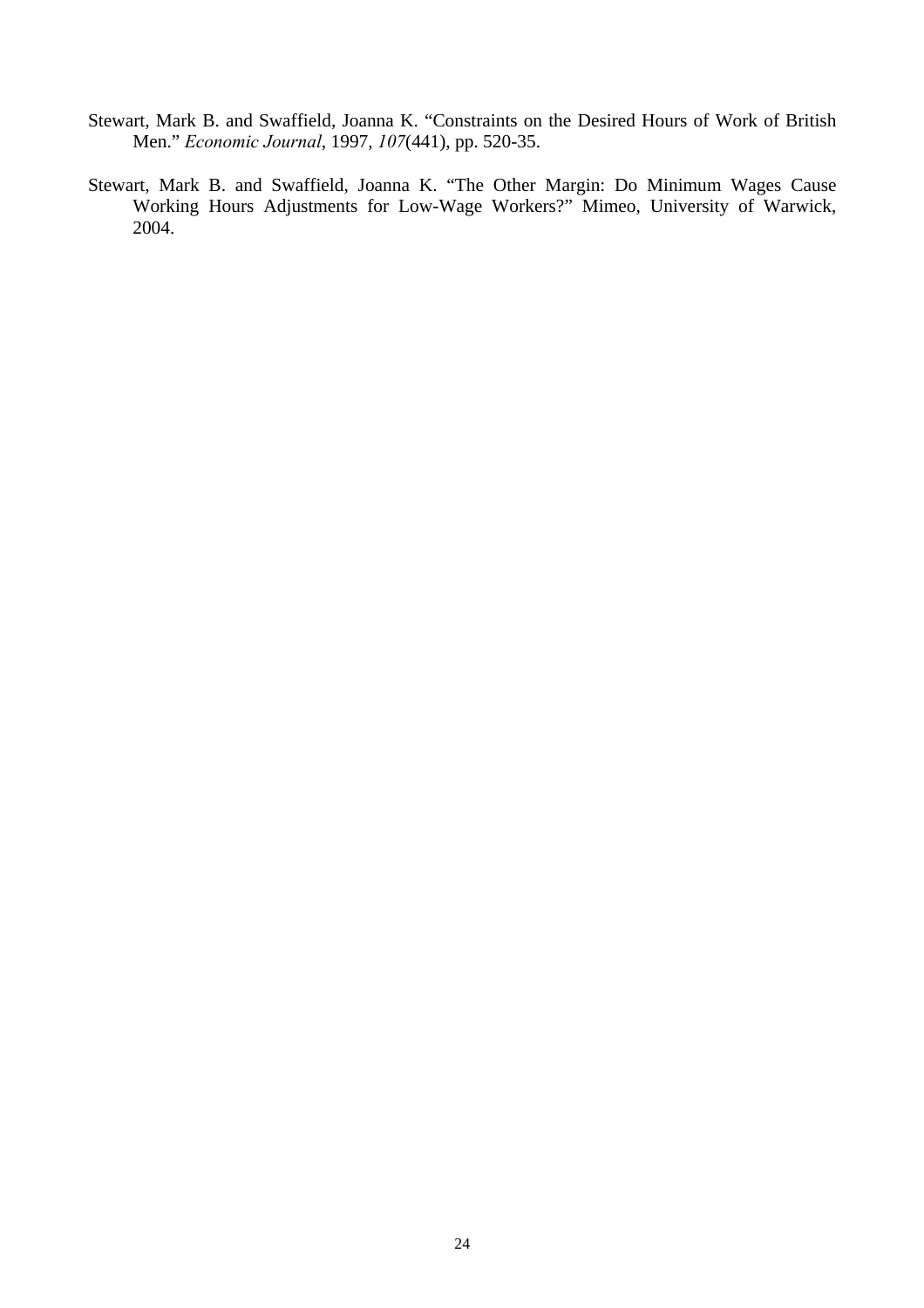Figure 1 Changes in worked hours Single childless women and lone mothers by job changing status



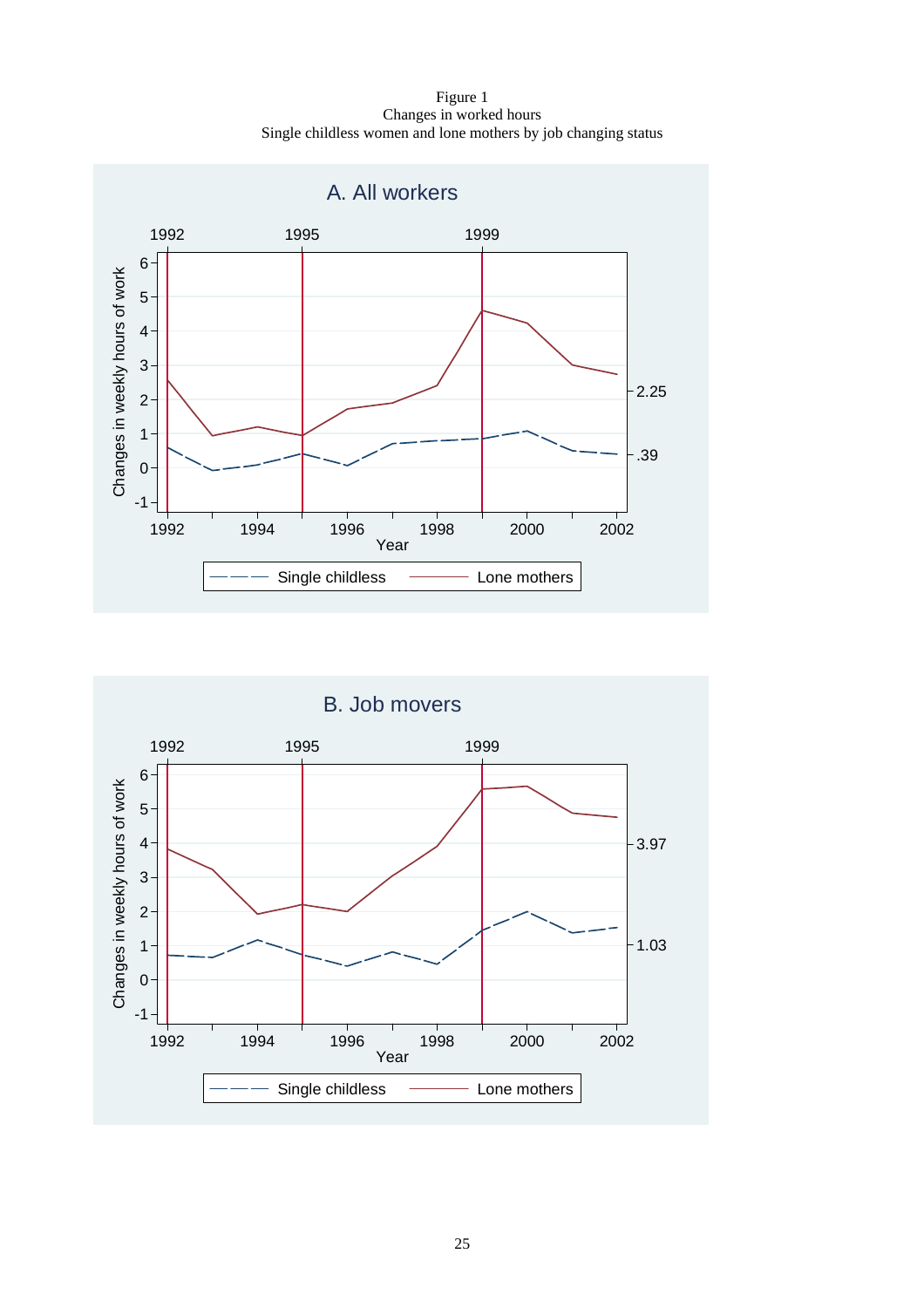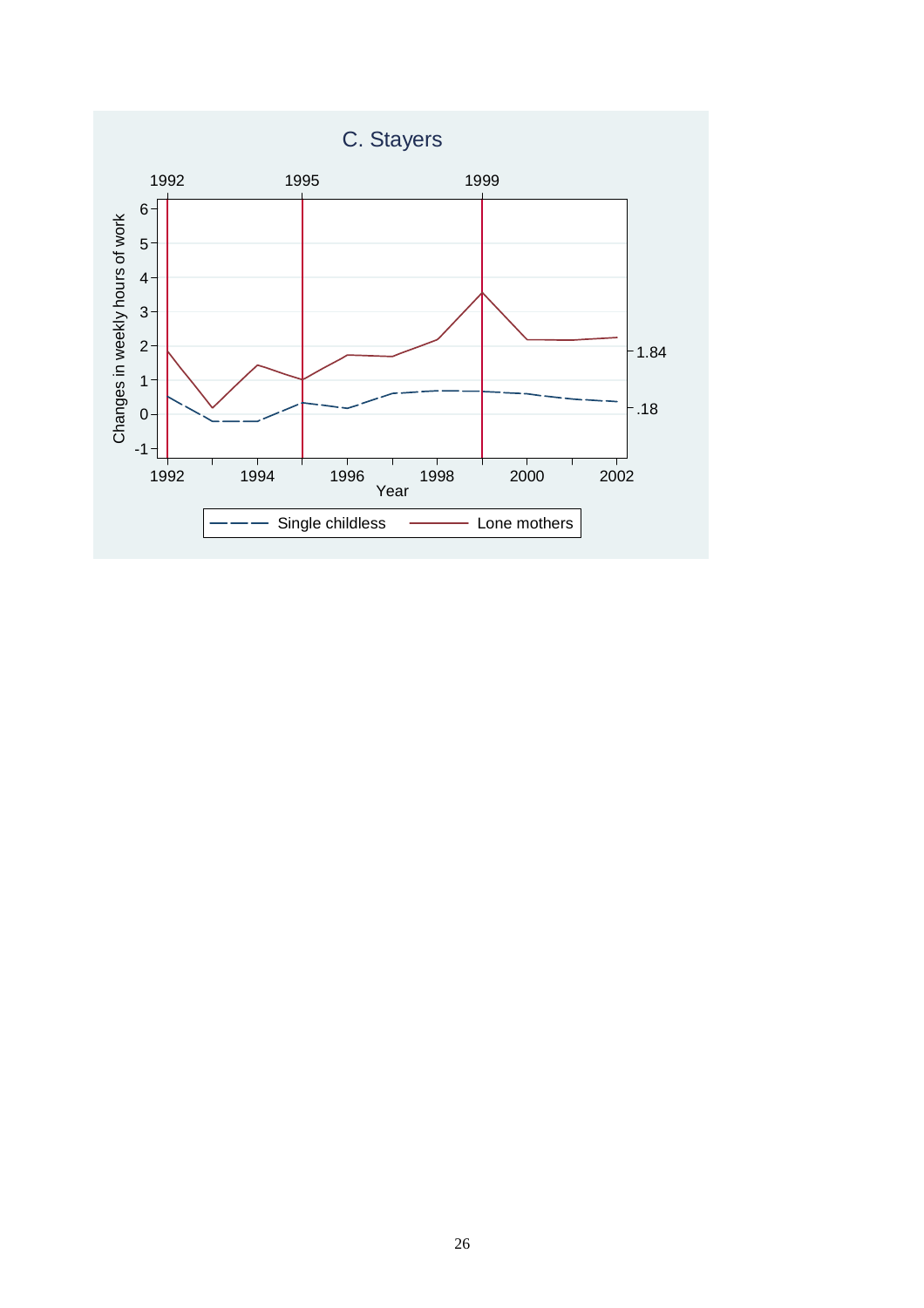Table 1. Summary Statistics

|                                                     | Unmarried women  |              |
|-----------------------------------------------------|------------------|--------------|
| Variable                                            | without children | Lone mothers |
|                                                     | 34.74            |              |
| Total weekly hours of work                          |                  | 25.61        |
|                                                     | (13.25)          | (14.20)      |
| Change in worked weekly hours <sup>a</sup>          | 0.39             | 2.25         |
|                                                     | (11.40)          | (12.31)      |
| Absolute change in worked weekly hours <sup>a</sup> | 6.00             | 6.91         |
|                                                     | (9.62)           | (10.28)      |
| Hourly pay                                          | 7.06             | 5.85         |
|                                                     | (6.01)           | (5.19)       |
| Monthly labour income conditional on                | 1,110            | 694          |
| working positive hours (in 2002 pounds)             | (911)            | (629)        |
| Age (years)                                         | 38.1             | 30.00        |
|                                                     | (15.0)           | (11.36)      |
| Nonwhite                                            | 0.043            | 0.090        |
| Registered disabled                                 | 0.049            | 0.023        |
| Number of children by age group: <sup>b</sup>       |                  |              |
| $0 - 4$                                             |                  | 0.231        |
|                                                     |                  | (0.510)      |
| $5-10$                                              |                  | 0.588        |
|                                                     |                  | (0.755)      |
| $11 - 18$                                           |                  | 0.798        |
|                                                     |                  | (0.771)      |
| House owner                                         | 0.578            | 0.541        |
| In social housing                                   | 0.229            | 0.377        |
| A level or higher educational qualification         | 0.520            | 0.438        |
| No qualification                                    | 0.152            | 0.144        |
| University degree or more                           | 0.144            | 0.060        |
| Total work experience (years)                       | 14.33            | 8.67         |
|                                                     | (11.47)          | (7.88)       |
| Employed in a firm with fewer than 50 workers       | 0.660            | 0.746        |
| Employed in service industries <sup>c</sup>         | 0.838            | 0.820        |
| Employed in the public sector                       | 0.247            | 0.171        |
| Union covered                                       | 0.514            | 0.530        |
| Changed job during previous year                    | 0.167            | 0.179        |
| Local unemployment rate <sup>d</sup>                | 0.065            | 0.063        |
|                                                     | (0.032)          | (0.031)      |
|                                                     |                  |              |
| Number of person-wave observations                  | 7,774            | 4,585        |
| Number of women                                     | 1,162            | 1,122        |
|                                                     |                  |              |

*Notes*: The figures are means (standard deviations in parentheses) computed over all person-wave observations for which two consecutive years of data are available.

<sup>a</sup> The change is measured over two consecutive years.

<sup>b</sup> Averages are computed over the entire subsample of lone mothers. If computed over the three specific subsamples of lone mothers with children in each child group, the means (standard deviations) are 1.172 (0.448), 1.318 (0.582), and 1.321 (0.548), respectively.

<sup>c</sup> 'Service industries' refer to banking, finance and insurance, distribution, hotels and catering, transport and communication, and other services (which include education and sanitary services).

<sup>d</sup> Computed over 306 travel to work areas.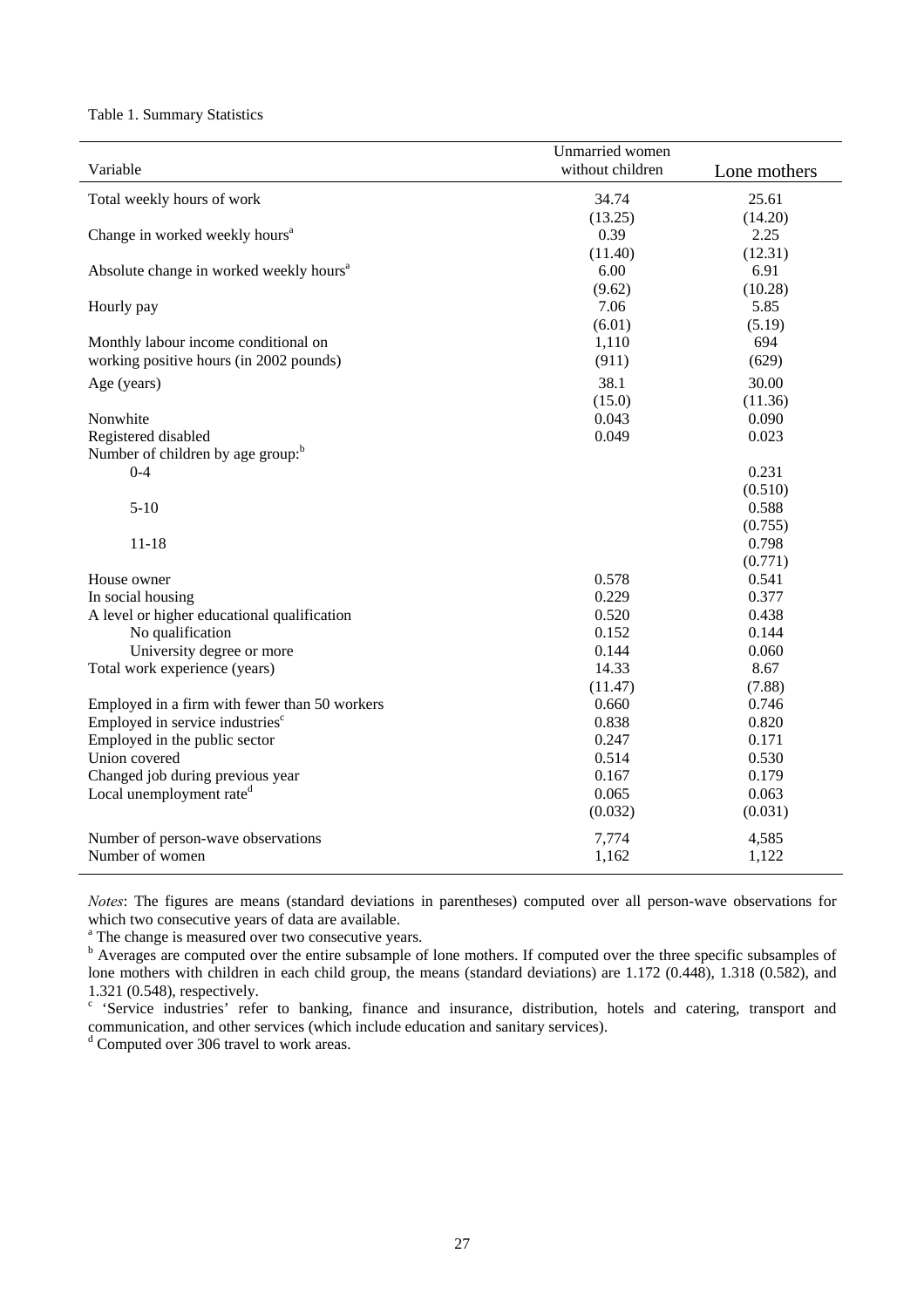|                                    | Without controls |                |                   | With controls     |                   |                   |                   |                   |
|------------------------------------|------------------|----------------|-------------------|-------------------|-------------------|-------------------|-------------------|-------------------|
|                                    | (1)              | (2)            | (3)               | (4)               | (1)               | (2)               | (3)               | (4)               |
| $\alpha_{1}$                       | 1.58<br>(7.94)   | 1.27<br>(2.68) | 1.54<br>(3.51)    | 1.36<br>(2.98)    | 0.34<br>(1.08)    | 0.44<br>(0.85)    | 0.24<br>(0.59)    | 0.19<br>(0.32)    |
| $\alpha_{2}$                       | 0.77<br>(1.86)   | 0.74<br>(1.78) | 0.73<br>(1.76)    | $-0.19$<br>(0.28) | $-0.30$<br>(0.64) | $-0.32$<br>(0.70) | $-0.31$<br>(0.71) | $-0.45$<br>(0.82) |
| $b_{FC}$                           |                  |                | $-0.25$<br>(0.40) | 0.03<br>(0.07)    |                   |                   | $-0.03$<br>(0.01) | $-0.21$<br>(0.44) |
| $b_{\rm \scriptscriptstyle WFTC}$  |                  |                | 0.16<br>(0.33)    | 0.45<br>(0.89)    |                   |                   | 0.20<br>(0.42)    | 0.56<br>(0.94)    |
| $\beta_{\rm\scriptscriptstyle FC}$ | 0.11<br>(0.08)   | 0.72<br>(0.51) | 0.95<br>(0.67)    | 0.48<br>(0.29)    | 0.21<br>(0.15)    | 0.83<br>(0.59)    | 0.89<br>(0.62)    | 0.44<br>(0.28)    |
| $\beta_{\tiny WFTC}$               | 2.56<br>(2.46)   | 2.66<br>(2.56) | 2.48<br>(2.29)    | 3.39<br>(2.82)    | 2.54<br>(2.51)    | 2.65<br>(2.63)    | 2.60<br>(2.47)    | 3.42<br>(2.92)    |
| Number of observations             | 12,359           |                |                   |                   | 12,359            |                   |                   |                   |

Table 2. The Impact of the In-Work Benefit Reforms and Job Changes on Hours Changes

*Source*: British Household Panel Survey 1991-2002.

*Notes*: Absolute values of *t*-statistics (obtained from standard errors that allow for arbitrary serial correlation) are in parentheses. The labelling of columns (1)-(4) corresponds to equations (1)-(4) described in the text.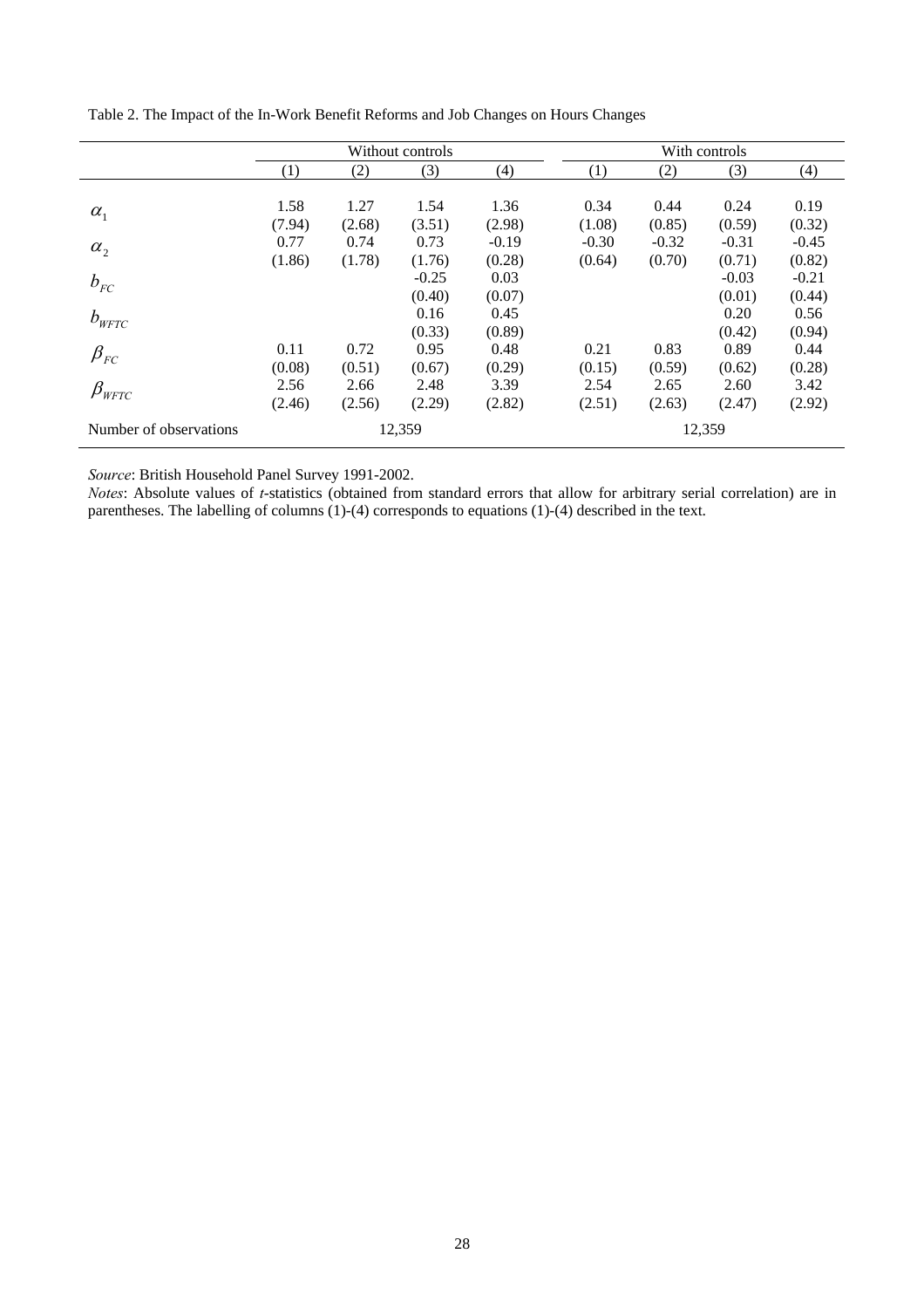Table 3. Heterogeneous Responses by Selected Observed Groups – Specification (4)

|                                           | $\alpha_{1}$ | $\alpha_{2}$   | $b_{\rm\scriptscriptstyle FC}$ | $b_{\rm \scriptscriptstyle WFTC}$ | $\beta_{\rm\scriptscriptstyle FC}$ | $\beta_{\tiny WFTC}$ | Obs.  |
|-------------------------------------------|--------------|----------------|--------------------------------|-----------------------------------|------------------------------------|----------------------|-------|
| A. Previous hours worked <sup>a</sup>     |              |                |                                |                                   |                                    |                      |       |
| Fewer than 16 per week                    | $-0.17$      | 1.88           | $-0.19$                        | 0.26                              | 2.84                               | 6.39                 | 3,117 |
|                                           | (0.14)       | (3.54)         | (0.31)                         | (0.18)                            | (1.92)                             | (2.52)               |       |
| 16 per week or more                       | 0.32         | $-1.24$        | $-0.23$                        | 0.68                              | $-0.57$                            | 2.27                 | 9,242 |
|                                           | (1.25)       | (2.89)         | (0.34)                         | (1.47)                            | (1.55)                             | (2.51)               |       |
|                                           |              |                |                                |                                   |                                    |                      |       |
| B. Education <sup>a</sup>                 |              |                |                                |                                   |                                    |                      |       |
| Less educated                             | $-0.31$      | $-0.64$        | 0.51                           | 0.53                              | 3.61                               | 1.92                 | 6,297 |
|                                           | (0.61)       | (0.82)         | (0.85)                         | (0.88)                            | (2.15)                             | (1.26)               |       |
| More educated                             | 0.56         | $-0.25$        | $-0.45$                        | 0.58                              | $-2.65$                            | 4.89                 | 6,062 |
|                                           | (0.83)       | (0.39)         | (0.23)                         | (0.77)                            | (1.52)                             | (2.88)               |       |
| C. Number of children <sup>b</sup>        |              |                |                                |                                   |                                    |                      |       |
| One child                                 | 0.60         | $-0.97$        | 0.47                           | 0.39                              | $-0.47$                            | 4.15                 | 6,427 |
|                                           | (1.07)       | (1.49)         | (0.78)                         | (0.64)                            | (0.44)                             | (2.95)               |       |
| Two or more children                      | $-0.29$      | $-0.16$        | $-0.57$                        | 0.53                              | 1.98                               | 1.37                 | 5,932 |
|                                           | (0.66)       | (0.27)         | (0.88)                         | (0.84)                            | (0.92)                             | (1.31)               |       |
| D. Age of youngest child $c$              |              |                |                                |                                   |                                    |                      |       |
| $0-4$ years                               | $-0.33$      | $-0.27$        | $-0.59$                        | 0.30                              | $-0.51$                            | 3.82                 | 5,438 |
|                                           | (0.37)       | (0.36)         | (0.78)                         | (0.19)                            | (0.45)                             | (2.84)               |       |
| 5 years or more                           | 0.62         | $-0.76$        | 0.03                           | 0.64                              | 0.97                               | 2.80                 | 6,921 |
|                                           | (1.09)       | (1.45)         | (0.82)                         | (1.05)                            | (0.56)                             | (2.63)               |       |
|                                           |              |                |                                |                                   |                                    |                      |       |
| E. Firm size                              |              |                |                                |                                   |                                    |                      |       |
| Fewer than 50 employees                   | $-0.01$      | $-0.38$        | 0.47                           | 0.61                              | 0.37                               | 2.18                 | 8,553 |
|                                           | (0.02)       | (0.61)         | (0.84)                         | (1.08)                            | (0.25)                             | (1.84)               |       |
| 50 employees or more                      | 0.74         | $-0.93$        | $-0.38$                        | $-0.16$                           | 0.72                               | 4.20                 | 3,806 |
|                                           | (1.03)       | (1.52)         | (0.38)                         | (0.13)                            | (0.41)                             | (2.64)               |       |
| F. Industry <sup>d</sup>                  |              |                |                                |                                   |                                    |                      |       |
| Services                                  | 0.72         | $-0.84$        | $-0.48$                        | 0.33                              | $-0.82$                            | 3.74                 | 9,262 |
|                                           | (1.12)       | (0.97)         | (0.28)                         | (0.51)                            | (0.88)                             | (3.15)               |       |
| Manufacturing                             | $-0.40$      | 0.23           | 0.30                           | 0.86                              | 1.57                               | 2.95                 | 3,097 |
|                                           | (0.74)       | (0.15)         | (0.48)                         | (1.27)                            | (1.91)                             | (2.77)               |       |
| G. Sector <sup>e</sup>                    |              |                |                                |                                   |                                    |                      |       |
| Private                                   | $-0.08$      | $-0.26$        | 0.09                           | 0.55                              | 1.08                               | 3.09                 | 9,659 |
|                                           | (0.19)       | (0.27)         | (0.16)                         | (0.91)                            | (0.54)                             | (2.43)               |       |
| Public                                    | 0.94         | $-0.88$        | 0.43                           | $-0.18$                           | $-0.52$                            | 4.10                 | 2,700 |
|                                           | (1.14)       | (1.52)         | (0.68)                         | (0.15)                            | (0.76)                             | (2.71)               |       |
|                                           |              |                |                                |                                   |                                    |                      |       |
| H. Labour supply preferences <sup>f</sup> |              |                |                                |                                   |                                    |                      |       |
| $SAME=1$                                  | 0.07         | $-1.21$        | 0.61                           | 0.84                              | 0.43                               | 4.20                 | 7,539 |
|                                           | (0.17)       | (1.58)         | (0.90)                         | (1.52)                            | (0.74)                             | (2.97)               |       |
| OVER=1                                    | 1.65         | $-3.92$        | $-0.53$                        | $-0.35$                           | $-6.74$                            | 1.09                 | 3,090 |
|                                           | (1.19)       | (2.86)         | (0.86)                         | (0.66)<br>$-0.50$                 | (1.84)<br>2.97                     | (0.31)               |       |
| UNDER=1                                   | 0.31         | 4.37<br>(2.73) | $-0.24$                        |                                   |                                    | 2.87                 | 1,730 |
|                                           | (0.42)       |                | (0.15)                         | (0.27)                            | (1.44)                             | (1.64)               |       |

*Notes*: Absolute values of *t*-statistics (obtained from standard errors that allow for arbitrary serial correlation) are in parentheses. All regressions include the control variables used in Table 2, except for: education (panel B); number and change in the number of children by age group (panels C and D); firm size (panel E); industry (panel F); sector (panel G). The variables defining each of the observed groups are measured at time *t*-1. For other definitions see the notes to Table 2.

<sup>a</sup> 'Less educated' is defined as having less than A level qualifications; 'More educated' is defined as having A-level or higher qualifications.<br><sup>b</sup> 'One child' and 'Two or more children' pertain to lone mothers.

<sup>c</sup> 'Youngest child aged 0-4' and 'Youngest child aged 5 or more' refer to lone mothers.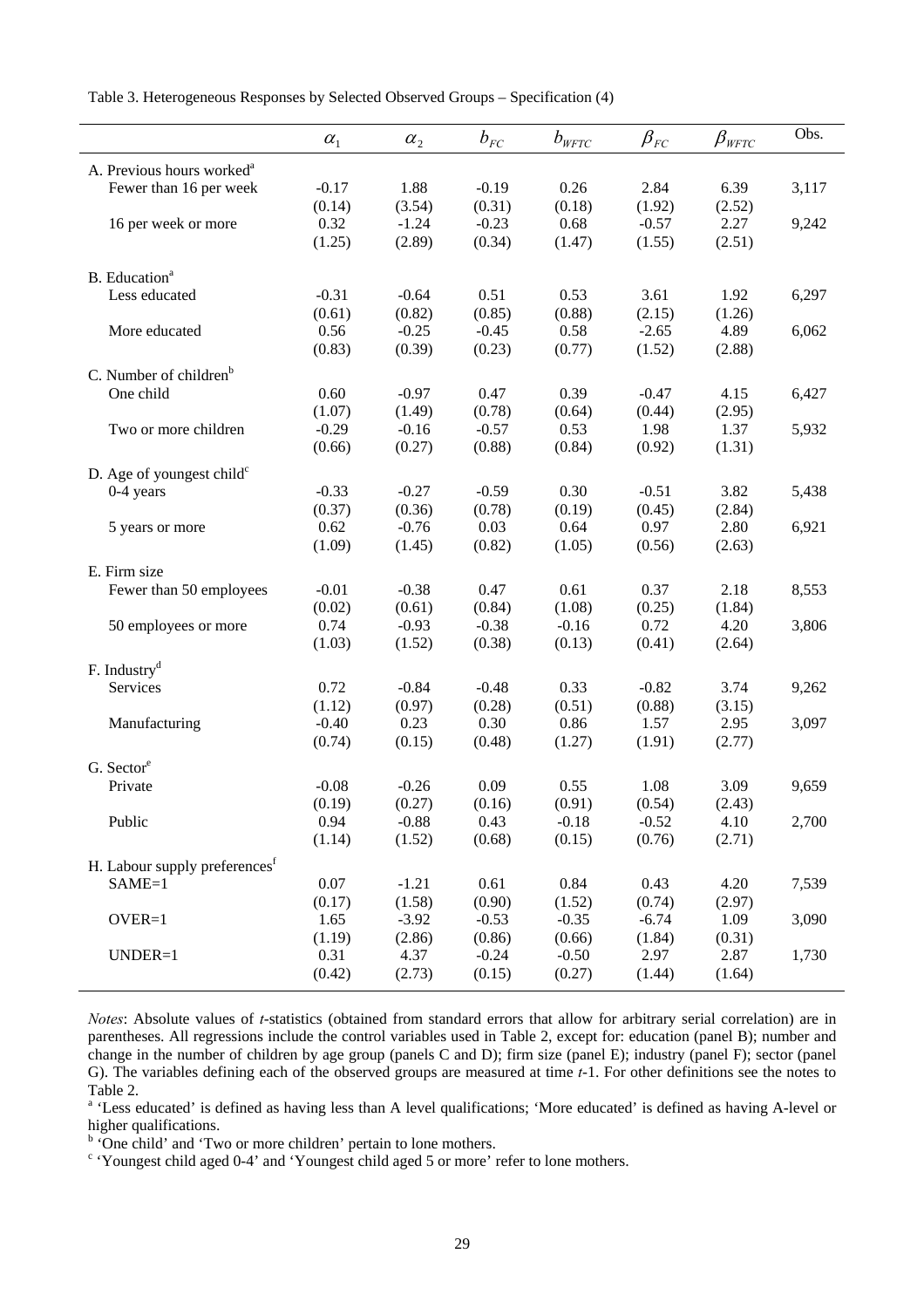<sup>d</sup> 'Services' includes banking, finance and insurance, distribution, hotels and catering, transport and communication, and other services (which include education and sanitary services). 'Manufacturing' includes energy, extraction, metal

goods, other manufacturing industries, construction, and primary industries.<br>
<sup>e</sup> 'Public sector' includes civil service, central and local government, National Health Service, education, and non-profit organizations.

 $f$  OVER = 1 if the respondent indicated that she would like to work fewer hours "assuming that [she] would be paid the same amount per hour", and equals 0 otherwise; UNDER  $= 1$  if the respondent indicated that she would like to work more hours "assuming that [she] would be paid the same amount per hour", and equals 0 otherwise; SAME = 1 if the respondent indicated that she would like to continue to work the same number of hours "assuming that [she] would be paid the same amount per hour", and equals 0 otherwise.